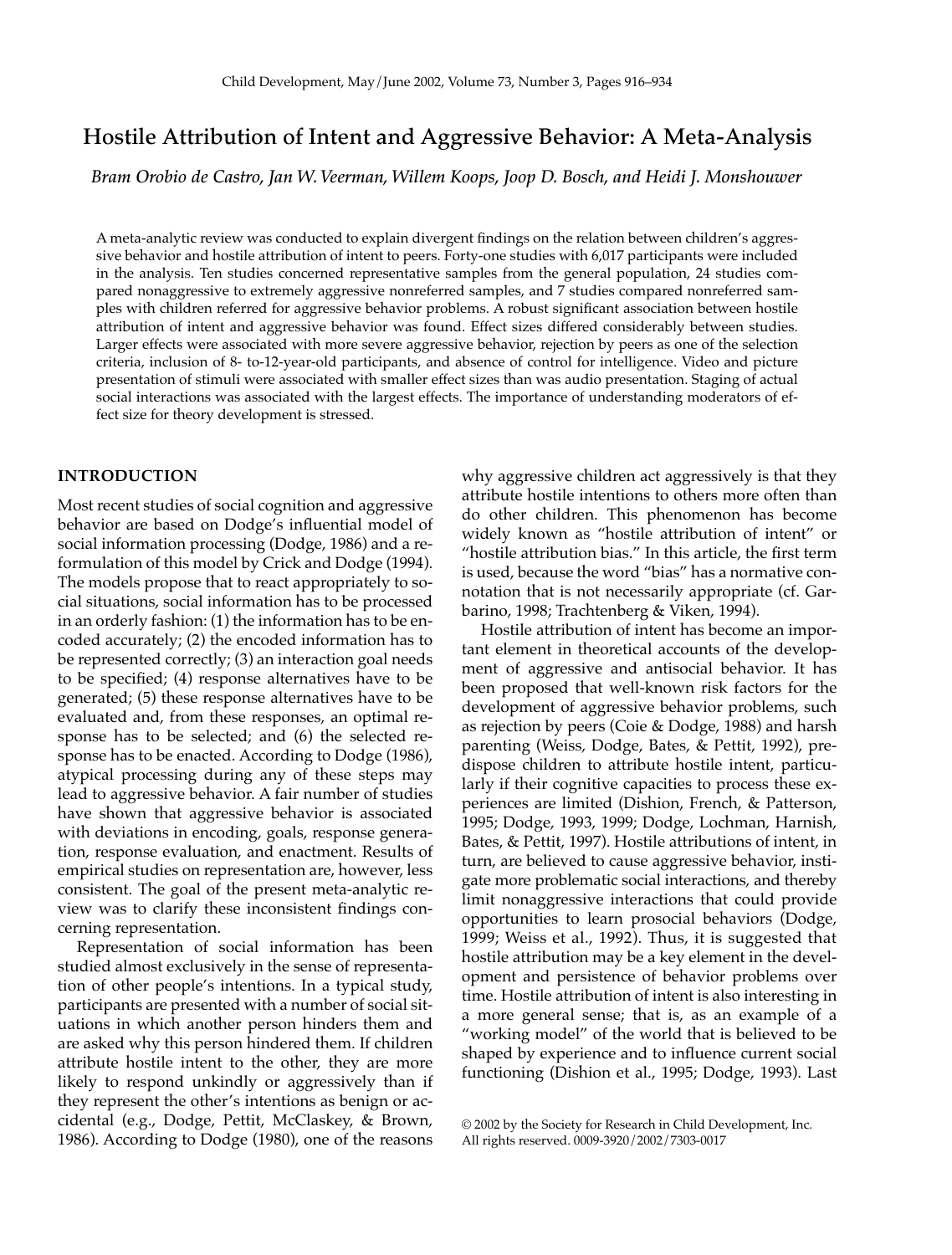but not least, hostile attribution of intent by aggressive children is considered a target for cognitive behavioral interventions to reduce behavior problems (Hudley & Graham, 1993; Lochman & Lenhart, 1993).

Notwithstanding generally favorable reviews (Akhtar & Bradley, 1991; Dodge, 1993), results of empirical studies on hostile attribution and aggression vary considerably. Some studies have reported small effects (e.g., Dodge, 1980; Dodge et al., 1986), others have reported large effects (e.g., Graham, Hudley, & Williams, 1992; Waldman, 1996), and still others have found no significant effects (Dodge et al., 1997; Matthys, Cuperus, & van Engeland, 1999). It is not clear why findings from different studies diverge to this extent. Given these divergent findings, however, it is hard to represent the evidence for the hostile attribution hypothesis adequately. The present study used meta-analytic techniques to assess differences in effect sizes between studies on hostile attribution of intent and aggressive behavior in children, and to explore which characteristics of children and methods account for differences between effect sizes.

In theory, a number of child characteristics may be expected to influence the strength of relations between aggressive behavior and hostile attribution of intent. The most influential factor is probably the variation in severity of participants' aggressive behavior. If hostile behavior is related to hostile attribution of intent, one would expect larger differences in hostile attribution between extremely aggressive children and nonaggressive children than between somewhat more aggressive children and somewhat less aggressive children.

A second child characteristic that may influence effect sizes is the kind of behavior problems on which children are selected or compared. The relation between hostile attribution and aggressive behavior is expected to be particularly strong for reactive aggression; that is, for children who frequently behave aggressively out of anger in reaction to a presumed threat (Crick & Dodge, 1996; Dodge, 1991; Dodge et al., 1997). The relation is thought to be weaker or absent for children whose aggressive behavior is predominantly proactive; that is, planned, instrumental, and "cold blooded." Even though reactive and proactive aggression are generally found to be highly correlated—approximately .60 in nonreferred samples (see, e.g., Dodge et al., 1997; Hubbard, Parker, Ramsden, & Smithmyer, 1998) to .71 in psychiatrically impaired boys (Steffens, 1999)—studies with predominantly reactively aggressive samples may be expected to find larger effect sizes than studies with predominantly proactively aggressive samples.

A closely related issue is the relation between ag-

gressive behavior and peer sociometric status. Rejection by peers and aggression are used as combined selection criteria in a number of studies, thus excluding not rejected, aggressive children and including rejected, but not severely aggressive children (e.g., Dodge, 1985). Given the presumed role of peer rejection as a cause for hostile attributions (Dodge, 1999), hostile attribution of intent may be expected to be stronger in children selected on a combined criterion of aggression and rejection than in children selected on aggression only.

There is a well-documented negative relation between aggressive behavior and verbal intelligence (e.g., Huesmann, Eron, Lefkowitz, & Walder, 1984). A number of hostile attribution studies have controlled for group differences in verbal intelligence through matching or analysis of covariance. The relation between hostile attribution and intelligence is complex, however (cf. Gomez & Hazeldine, 1996). On the one hand, as described above, limited cognitive capacity is seen as one of the elements that possibly causes hostile attribution. From this perspective, to control for intelligence when studying hostile attribution is somewhat awkward, much like studying differences between a rainy and a sunny day while controlling for the clouds. On the other hand, hostile attribution studies may require participants to be fairly verbally intelligent, so that they are able to understand the stimuli and give a nuanced response. If these requirements disproportionally influence participants who are verbally less sophisticated, controlling for differences in intelligence would be an adequate approach. Regardless of the appropriateness of controlling for intelligence, both perspectives predict that, other things being equal, effect sizes will be smaller in studies that control for intelligence than in studies that do not.

Another influential characteristic may be children's age. A number of studies suggest that hostile attribution of intent is negatively related to age (Crick & Dodge, 1996). Possibly, children come to appreciate the possibility that someone may cause harm without the intention to do so, only at a certain age (Olthof, 1980). It has been suggested that this understanding develops more slowly in aggressive children, causing comparatively more hostile attribution of intent only in the age range where nonaggressive children have already developed an understanding of unintentional harm, whereas aggressive children have not (Crick & Dodge, 1996).

Another child characteristic that is important to look at is gender. Given established gender differences in the incidence and development of aggressive behavior, it also seems important to study gender dif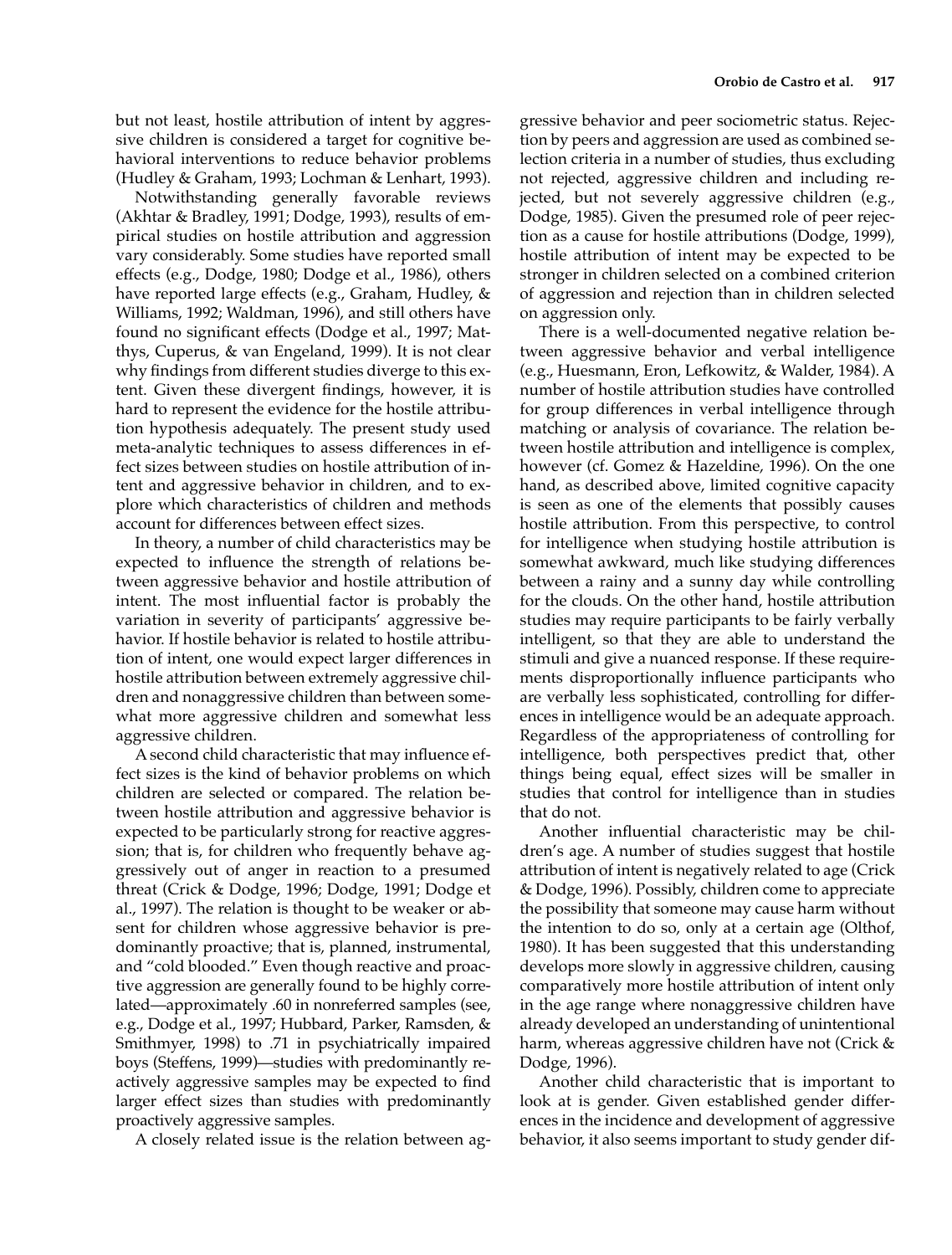ferences in the relation between hostile attribution of intent and aggressive behavior.

In addition to child characteristics, effect sizes may also be related to methodological characteristics of studies. Experimental manipulation of social stimuli presented to participants has shown that the hostile attribution effect in aggressive children is stronger when participants imagine that they are personally involved in the situation (Dodge & Frame, 1982) and when they feel threatened by a peer (Dodge & Somberg, 1987) or frustrated by an unjustly lost computer game (Orobio de Castro, 2000). Priming of hostile intentions (Graham & Hudley, 1994) and playing aggressive games on a computer (Kirsh, 1998) lead to a short-term increase in hostile attribution of intent by children. The tendency to attribute hostile intent is, to a certain extent, context specific (Dodge et al., 1986). Differences in stimulus presentation, stimulus contexts, and number of stimuli may therefore be expected to influence children's involvement, feelings, and expectations, and thereby influence effect sizes.

Differences in response format may also influence effect sizes (Lochman, Lampron, & Rabiner, 1989). Studies that combined open-answered questions with multiple-choice formats generally found larger effects for open answers than for closed-response formats (Milich & Dodge, 1984; Orobio de Castro, Veerman, Koops, & Bosch, 2001).

Children may respond differently in different settings—that is, tested individually versus tested in groups—because different demand characteristics operate in these settings. In an individual setting, children may feel more tempted to give answers that they feel the interviewer wants to hear and may hesitate to give socially undesirable answers. The larger anonymity of a group setting may provide children with an opportunity to give less socially desirable answers, but may also leave more room for distraction from the task at hand.

Effect sizes may also vary due to differences in hostile attribution scoring. Certain studies base their hostile attribution score on the proportion of hostile intent answers (e.g., Erdley & Asher, 1996), whereas other studies report scores based on hostile attributions minus benign attributions (Dodge & Somberg, 1987), or an average of ratings made on hostile-to-benign rating scales (Hudley & Graham, 1993). The first procedure is sensitive to possible extreme answering tendencies in aggressive children, whereas the other procedures are not.

Finally, effect sizes may be moderated by the reliability of hostile attribution scores. Low reliability results in lower effect sizes, because the large measurement error of unreliable measures contributes to within-group variance (e.g., Orwin, 1994).

In short, the present study examined the relation between hostile attribution of intent and aggressive behavior, and tested whether the above-mentioned child and method characteristics influenced the strength of this relation. Child characteristics that were expected to influence effect sizes were severity and kind of behavior problems, sociometric status, intelligence, age, and gender. Methodological characteristics that were thought to influence effect sizes included personal involvement, stimulus presentation, context, number of stimuli, response format, setting, scoring, and reliability.

# **METHOD**

# Study Selection

The aim of this study was to include all empirical studies of relations between aggressive behavior and hostile attribution of a peer's intentions in children, conducted between January 1974 and January 1999. Aggressive behavior was defined as all behavior through which a child causes harm or hindrance to someone else. This broad definition included syndrome-level classifications (such as psychiatric classifications of disruptive behavior disorders), symptomlevel classifications (such as starting fights), and dimensional constructs (such as aggressiveness or externalizing problems). Although a number of studies in this field used rejection by peers to assess behavior problems, we chose not to include studies in which rejection was the only indicator of behavior problems, because peer rejection does not necessarily result from a child's aggressive behavior, but may also result from antisocial behavior by a child's peers or a "mismatch" between children. Hostile attribution of intent was defined as the hostile attribution of intentions to a peer in social situations in which the peer's intentions are ambiguous or vary systematically over presented situations (e.g., partly ambiguous, partly benign, and partly hostile).

Study selection was conducted in two steps. First, a large set of studies was retrieved by searches in *PsychInfo* (http://www.psycinfo.com) and *Dissertation Abstracts Online* (www.umi.com). The searches were based on the following search criterion: ["antisocial behavio(u)r," "aggressive behavio(u)r," "aggressiveness," "violence," "behavio(u)r problems," "behavio(u)r disorders," "Conduct Disorder," or "Oppositional Defiant Disorder"] AND ["attribution," "hostility," "social cognition," "social perception," "social information processing," or "social problem solving"], and was limited to human participants in childhood or adolescence, and English, French, Dutch, and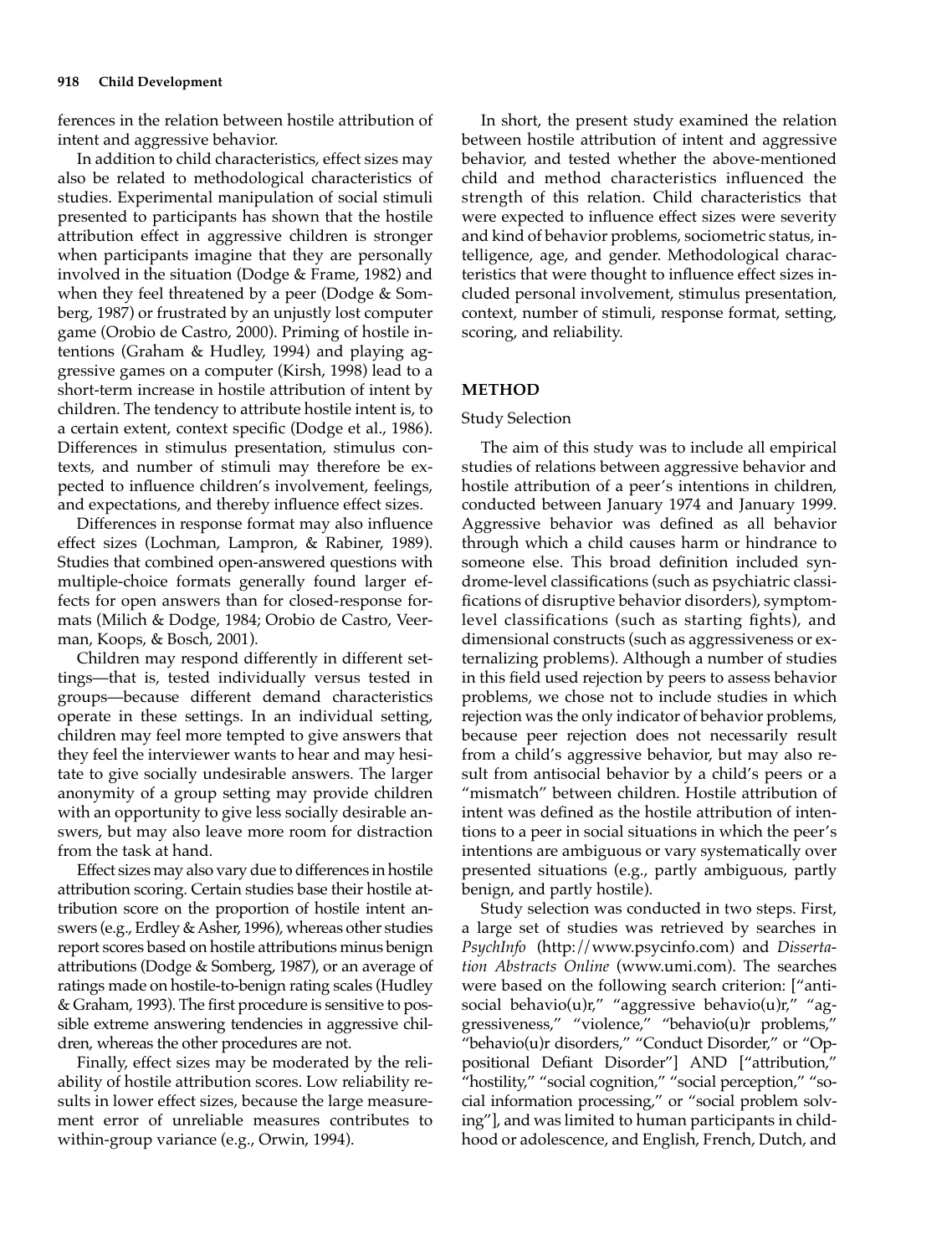German languages. The searches resulted in 394 titles. An additional 80 titles were retrieved from diverse sources such as references to retrieved studies in reviews (Akhtar & Bradley, 1991; Crick & Dodge, 1994; Dodge, 1985, 1993; Orobio de Castro, 2000; Yoon, Hughes, Gaur, & Thompson, 1999) and *Web of Science* (http://www.isinet.com), consultation with authors in the field, and conference proceedings and advertisements from the 1997 Society for Research in Child Development and the 1998 International Society for the Study of Behavioral Development biennial meetings. Thus, 474 studies were retrieved in total.

Second, a selection was made from the retrieved titles on the basis of abstracts (plus articles and additional information from authors in case of doubt). To be selected, studies were required to contain empirical measures of both aggressive behavior and attribution of intent in children. Additional requirements included the following:

- 1. Presented stimuli were standardized and concerned social interactions with peers. Studies presenting different information to different participants were not included, because—by definition—stimulus information could not be compared with other studies.This criterion prohibited the inclusion of interesting studies in which stimulus information was partly determined by participants (e.g., Dodge & Newman, 1981; Lochman, 1987; Lochman & Dodge, 1998). Studies that exclusively presented interactions with adults were also excluded. If possible, when both interactions with peers and interactions with adults were presented, effect sizes were based on peer interaction data only.
- 2. Part of the stimuli were ambiguous. Theoretically, group differences in hostile attribution of intent are to be expected, particularly for ambiguous stimuli. Whenever possible, therefore, effect size calculations were based on responses to ambiguous vignettes only. A number of studies reported scores based on a mixture of ambiguous and nonambiguous stimuli. In these cases, effect sizes based on this mixture were calculated. Effect sizes based on mixed vignettes did not differ from effect sizes based on ambiguous stimuli.
- 3. Hostile attribution of intent was operationalized as a reaction to specific stimulus situations. Studies of hostility as a general personality trait were not included.
- 4. Measurement of hostile attribution was not preceded by experimental manipulation. When

studies involved experimental manipulations for example, manipulation of affect (Dodge & Somberg, 1987), priming (Graham & Hudley, 1994), or treatment (Hudley & Graham, 1993) only premanipulation data were included in the meta-analysis.

Several child characteristics prohibited inclusion of studies into the meta-analysis:

- 1. Studies with Attention-Deficit Hyperactivity Disorder (ADHD) as the only selection criterion were not included, unless the ADHD group had high aggressive behavior scores as well.
- 2. Studies that used social competence as the only selection criterion were excluded. Low social competence was not considered an indicator of aggressive behavior, because social competence and aggression are not necessarily highly negatively correlated. An exception was made when items in the social competence measure clearly referred to aggressive behavior (e.g., "physical fighting").
- 3. When status groups were distinguished on reactive and proactive aggression, only reactively and pervasively (both reactively and proactively) aggressive groups were included, because no relation was expected between purely proactive aggression and hostile attribution of intent.
- 4. Studies that compared clinically aggressive children to other clinical groups, but not to nonaggressive controls, were not included because the difference in aggressiveness between clinical groups could not be assessed reliably.
- 5. As explained above, studies that used rejection as the only independent variable were excluded from the meta-analysis. Studies that used selection criteria of rejection by peers in combination with measures of aggressive behavior were included, however.
- 6. One study was excluded because of irresolvable inconsistencies in reported statistics.

Based on these criteria, 41 studies with 6,017 participants in total were included in the meta-analysis. (A list of these studies and their main characteristics with details of effect size calculation is available from the corresponding author on request, as is a list of excluded studies.)

# Coding of Study Characteristics

To investigate the hypothesized relations between study characteristics and effect size, six rele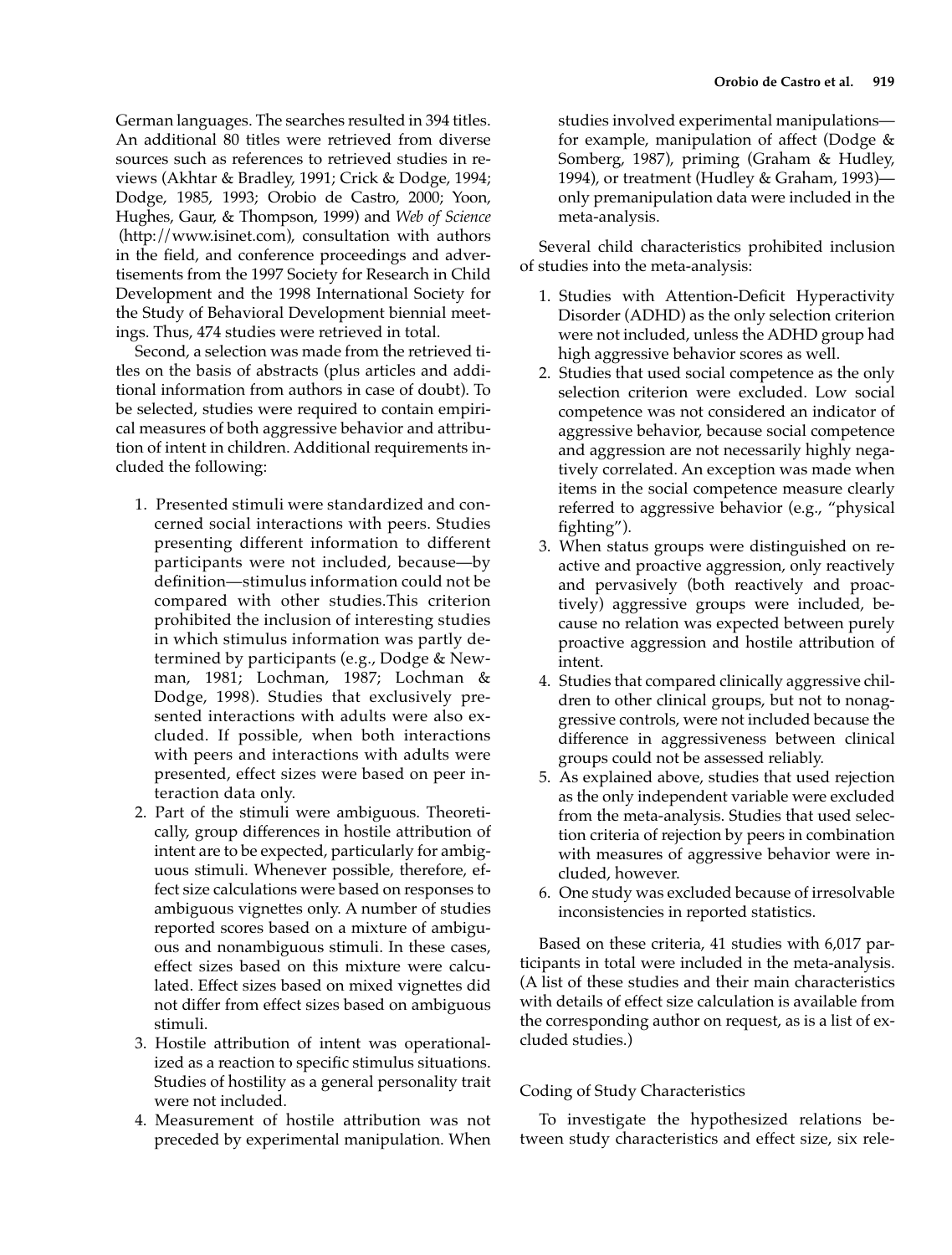vant child characteristics and seven relevant method characteristics were assessed for each study. Child characteristics studied were severity of children's behavior problems; kind of children's behavior problems; and selection on children's sociometric status, controlling for children's intelligence, age, and gender. Method characteristics studied were stimulus presentation, stimulus contexts, number of stimuli presented, response format, setting, scoring procedure, and reliability.

*Child characteristics.* The six child characteristics were operationalized as follows:

1. The range of aggressive behavior in each study was coded for severity. Three types of studies were distinguished that spanned an increasing range in severity of aggressive behavior. The least extreme set of studies was labeled "nonreferred general." Studies in this set contained a single sample, from the general nonreferred population, and studied the relation between aggressive behavior and hostile attribution either as a correlation in the entire sample or by comparing the hostile attribution scores of the more aggressive and the less aggressive half of the sample. The second set of studies was labeled "nonreferred extremes." Studies in this set compared two samples from the nonreferred general population that differed extremely in aggressive behavior. In most studies in this set, a group of children with scores more than 1 *SD* below the sample mean was compared with a group with scores more than 1 *SD* above the sample mean. The third set of studies was labeled "nonreferred versus referred." This set contained all studies in which a nonreferred sample was compared with a sample referred to any type of intervention (special education, psychiatric care, prison, and so forth) for aggressive, disruptive, or antisocial behavior problems.

2. The kind of behavior problems studied was classified as either generally aggressive behavior or excluding proactive aggression. Because studies of hostile attribution only recently started to assess reactive and proactive aggression, many studies did not provide specific data concerning these two kinds of aggression. To assess the impact of reactive versus proactive aggression on effect sizes, it was therefore necessary to resort to a comparison between studies with generally aggressive children on the one hand, and studies that excluded proactively aggressive children on the other.

3. With regard to sociometric status, a distinction was made between studies that used a combined selection criterion of aggression and rejection by peers, and studies that selected on aggressive behavior regardless of sociometric status.

4. Further distinctions were made between studies that controlled for effects of (verbal) intelligence through matching or analysis of covariance and studies that did not do so.

5. Attempts were made to code the age of participants. Coding of age, however, was complicated by the fact that a large proportion of studies contained participants from a large range of ages, typically ages 6 to 12. As a result, age was classified by distinguishing among studies with participants who were 4 to 6, 6 to 12, 8 to 12, and over 12 years of age.

6. Gender differences were studied by noting the percentage of boys in each sample.

*Method characteristics.* To capture relevant methodological differences between studies seven methodological characteristics of studies were coded.

1. Five modes of stimulus presentation were distinguished: video presentation, audio presentation (read aloud by an experimenter or played from tape), text presentation of stories that were read by participants, picture presentation, and staging of an actual social interaction between the participant and a peer.

2. Social contexts of stimuli were coded following Dodge, McClaskey, and Feldman's (1985) taxonomy of social problem situations (provocation, peer group entry, and so forth). Categories were added to this classification if additional contexts were studied.

3. The number of social situations presented was also coded.

4. Response format was coded as open-answer or multiple choice/rating scales. If both response formats were used in a single study, the response format was coded as open-ended, and calculation of effect size was based on open-ended responses.

5. The setting of each experiment was coded as individual or in groups.

6. Calculation of hostile attribution scores was coded as either the proportion of hostile intent answers, or hostile attributions minus benign attributions or an average of ratings made on hostile-tobenign rating scales.

7. Cronbach's  $\alpha$  reliability was noted, if available.

In addition to these characteristics, attempts were made to directly code participant's involvement in the presented situations. However, involvement could not be coded reliably on any of the variables that were constructed for this purpose. Indicators of involvement, such as the participant's perspective (e.g., first person, spectator), instruction (e.g., "imagine this happens to you"), stimulus content (e.g., "a game" versus "the highest level of your favorite game"), or participant's distress (e.g., ratings, selfreport) were reported too globally and too idiosyncratically to be comparable across studies. (To save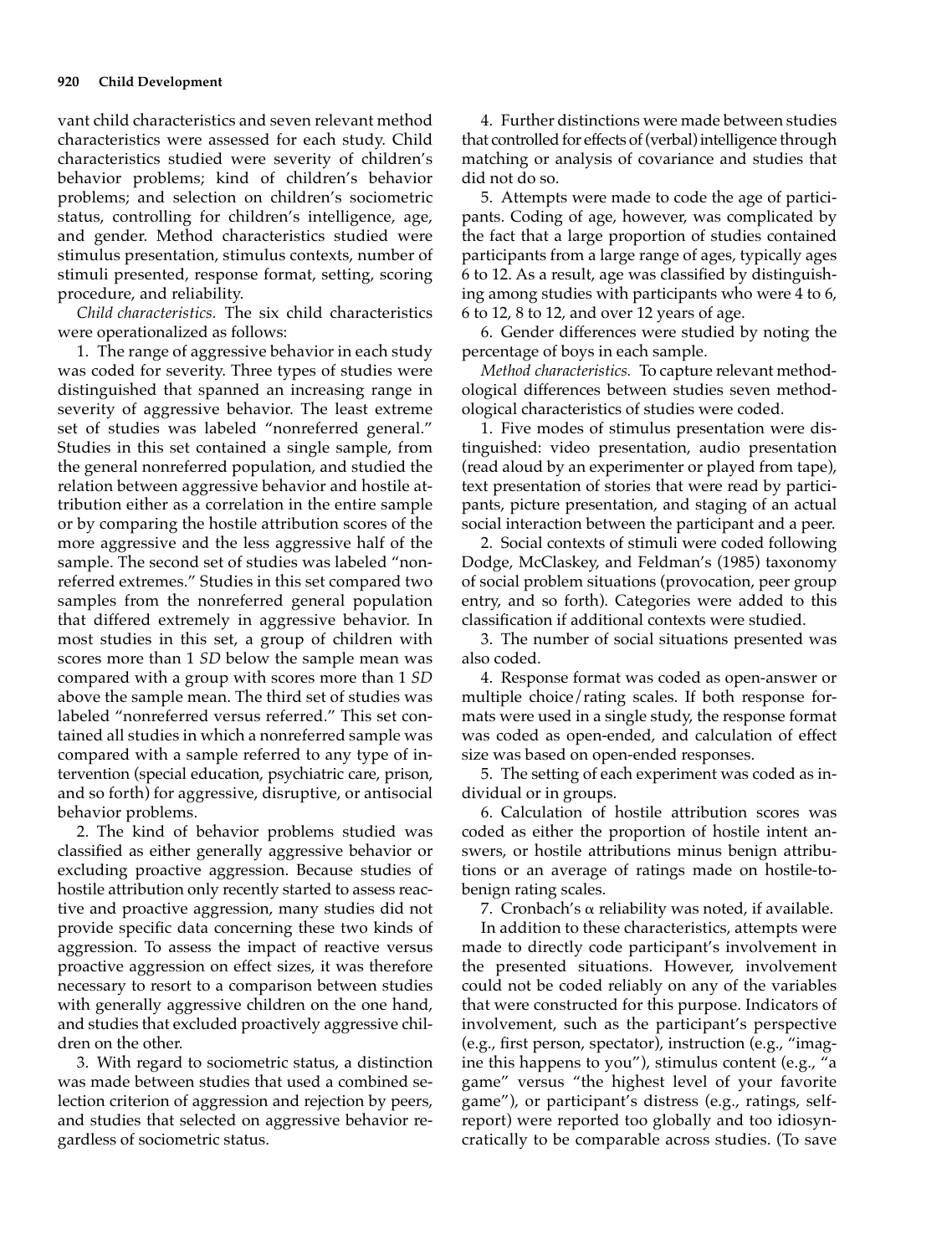space, additional study characteristics coded for exploratory purposes—for example, informants, measures of aggressive behavior, and location—are not described here. Information on these characteristics is available from the corresponding author on request.)

### Data Analyses

Data analyses were conducted using Mullen's (1989) algorithms. All study outcomes were transformed to Fisher *Z*s. Fisher *Z* is similar to a correlation coefficient (*r*), corrected for nonlinearity of the correlation coefficient at extreme values. Fisher *Z* calculations were based on reported test statistics, or, if necessary, *t* tests conducted on reported means and standard deviations. All meta-analytic calculations were performed on Fisher *Z*s weighted by study sample size. To facilitate interpretation, Fisher *Z* scores were transformed to correlations for presentation in this text. The magnitude of correlations was interpreted following Cohen's (1977, as cited in Cohen & Cohen, 1983) conventions that correlations of .10, .30, and .50 correspond respectively to small, moderate, and large effect sizes.

Three meta-analytic questions were studied. First tested was whether the mean effect size was significantly larger than 0; that is, the likelihood of finding the observed effect sizes if no relation between hostile attribution and aggressive behavior existed. The robustness of this test was assessed by calculating a so-called fail-safe number, which is the number of hypothetical additional studies averaging null results required to make the overall effect nonsignificant. Second, hypothesized relations between effect size and study characteristics were tested. Third, the distribution of effect sizes was studied by means of tests for heterogeneity. A set of effect sizes is considered to be heterogeneous if the variation in effect sizes is so large that it is unlikely,  $p < .05$ , that the effect sizes represent one single population effect size. Because a heterogeneous group of effect sizes does not represent a single population effect size, a single estimate of a mean effect size is not very meaningful for heterogeneous sets of effect sizes. Heterogeneous sets of studies were therefore divided into homogeneous clusters of studies with similar study characteristics, and the mean effect size for each homogeneous cluster of studies was calculated.

The applied statistical analyses assume that effect sizes are independent. This assumption is generally problematic in meta-analyses because studies are rarely completely independent, if only because multiple studies are conducted by the same authors in the same institutes.<sup>1</sup> To maximize independence of effect sizes, only one effect size was calculated for each study, with two exceptions: Lochman and Dodge (1994) compared groups of nonaggressive boys with moderately aggressive and severely violent boys in two age groups. Because of the scarcity of studies with severely violent boys all findings in this article were included as four effect sizes: nonaggressive versus moderately aggressive boys and nonaggressive versus severely violent boys in two age groups. Thus, in each age group, one study in the nonreferred extremes group and one study in the nonreferred versus referred group shared the same nonaggressive participants. Furthermore, Crick and Dodge (1996) reported on two age groups separately. Results from each age group were included as separate effect sizes.

In analyses of relations between effect size and study characteristics, the unit of analysis was studies rather than participants. The relatively small number of included studies in combination with a strong interdependence between study characteristics resulted in (nearly) empty cells for certain combinations of study characteristics. To prevent excessive influence of single studies with unique combinations of characteristics, at least two studies were required in each cell for tests of effects of study characteristics.

# **RESULTS**

### Study Characteristics

Forty-one studies with 6,017 participants in total were included in the meta-analysis. Twenty-seven effect sizes were published in peer-reviewed journals or monographs, three effect sizes were derived from unpublished data made available on request by authors of peer-reviewed articles concerning related topics, nine studies were presented in dissertations, and two studies were presented as posters in conferences. Thus, 34% of the effect sizes were derived from unpublished data. If the unpublished effects had been consistently smaller than the published effects, this might have been indicative of publication bias. The opposite effect was found, however, with larger unpublished effects than published effects,  $Z = 2.53$ ,  $p = .006$ .

Thirteen out of twenty authors contacted for addi-

<sup>1</sup>A clear interdependence between studies in the present meta-analysis was that Dodge co-authored 19 of the 41 studies, which included more than half of all participants. This might raise concerns that significant findings were not independent replications of earlier studies. Participation of Dodge as coauthor, however, was not associated with larger effect sizes.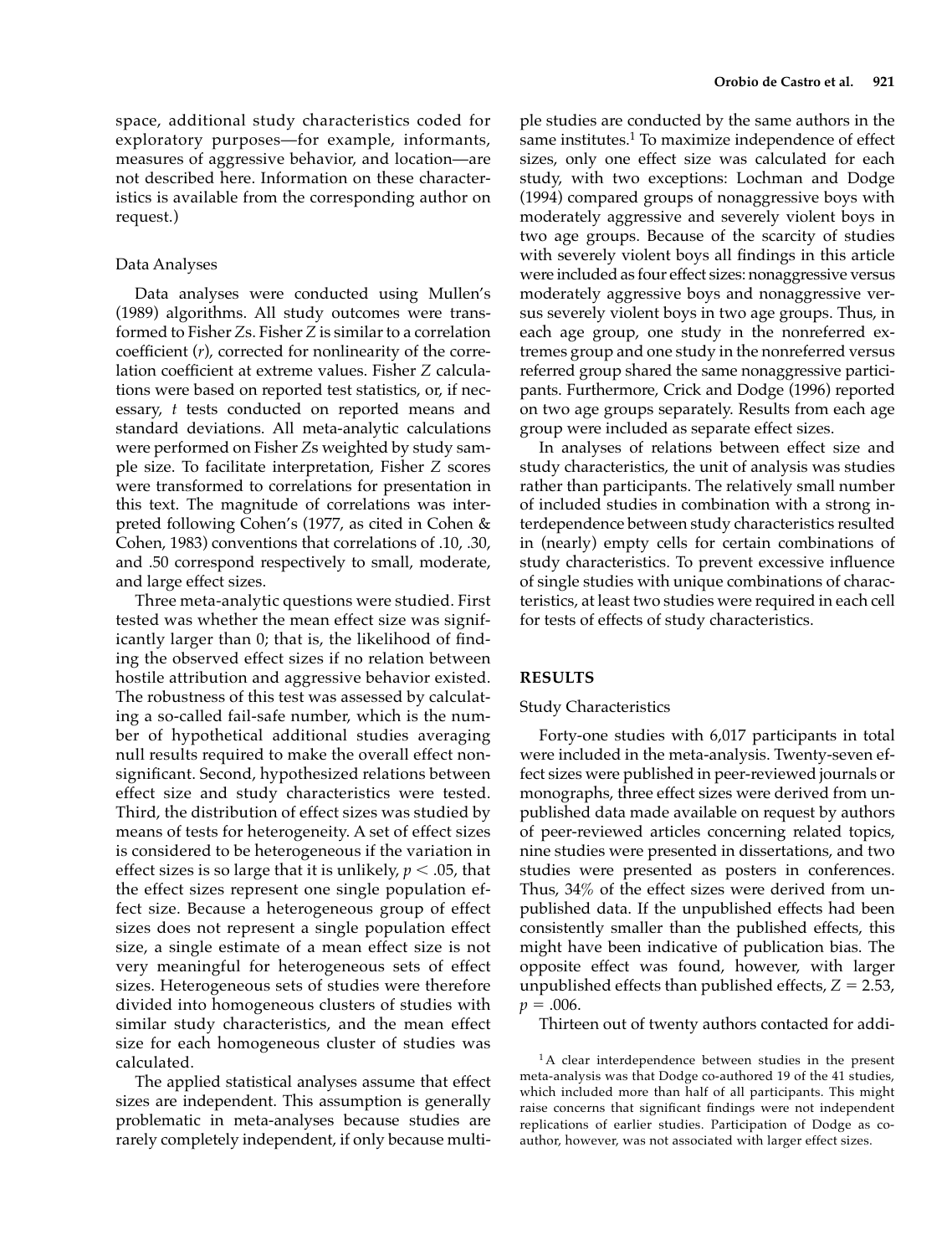tional information about their studies kindly provided (part of) the requested information. All studies were coded by the first author and 13 randomly selected studies were double coded. Interrater agreement was over 90%,  $\kappa > .80$ , for all study characteristics, with the exception of participants' emotional involvement. The latter was therefore not included in further analyses, as explained in the method section. Frequency distributions of study characteristics are presented in Table 1.

*Child characteristics.* Concerning severity, 10 studies contained nonreferred general samples, 24 studies contained nonreferred extreme samples, and 7 studies contained nonreferred versus referred samples. In all but 4 studies, the kind of aggressive behavior children were compared on was general aggressive behavior. These 4 studies excluded predominantly proactively aggressive children. Sociometric status was a selection criterion in 14 studies; 13 of these concerned nonreferred extreme samples. Eight studies controlled for differences in (verbal) intelligence. With regard to gender, 20 studies included only boys, whereas only 1 study included only girls. The other studies all included both boys (38% to 84% of participants) and girls. Two studies included 4- to 6-year-old children, 14 included 6- to 12-year-old children, 17 included 8- to 12-year-old children, and 8 studies included children over 12 years of age.

*Method characteristics.* Twenty studies presented stimuli by audio, 13 studies used video, 2 studies used only pictures, 2 studies required participants to read stories themselves, and 2 studies staged an actual social interaction for participants. Information on presentation mode of 2 studies could not be retrieved. Many studies presented stimuli set in multiple social contexts. Contexts presented were being provoked or hindered (38 studies); peer group entry (6 studies); coping with social expectations (1 study); failure (2 studies); and being bullied (1 study), falsely accused (1 study), or threatened (1 study). All stimuli concerned interactions with peers, except in one study in which half the stimuli concerned interactions with adults. The number of stimulus vignettes presented to participants differed markedly among studies  $(range = 1-18, M = 6.1, SD = 3.9)$ . An open-answer response format was used in 27 studies, whereas 14 studies used only multiple-choice or rating-scale formats. Children were tested in an individual setting in 33 studies, and in groups in 7 studies. No information on setting could be obtained for 1 study. Calculation of hostile attribution scores was based on the proportion of hostile intent answers in 21 studies. In another 16 studies, calculation was based on hostile attributions minus benign attributions or on an average of ratings made on hostile-to-benign rating scales. Scoring information was not provided in 4 articles. Reliability information was provided for only 18 studies. For these studies, Cronbach's  $\alpha$  varied from .53 to .90, with a mean of .75.

*Relations between study characteristics.* Study characteristics were not distributed independently over studies. Certain combinations of characteristics occurred more frequently than others, and some combinations of characteristics never occurred. For example, severity was strongly related to several study characteristics (as shown in Table 1), such as kind of problem behavior, control for intelligence, and participants' gender,  $ps < .05$ . The interdependence between study characteristics prohibited analyses of higher order interaction effects, because these would have involved (nearly) empty cells for rare combinations of characteristics.

# Overall Effect Size

Figure 1 shows the distribution of effect sizes. Thirty-seven out of forty-one effects were in the hypothesized direction. The overall relation between hostile attribution of intent and aggressive behavior was highly significant,  $Z = 11.25$ ,  $p < .001$ , with a weighted mean effect size of  $r = .17$ . This mean effect size should be interpreted with care, because effects differed considerably between studies, ranging from  $r = -.29$  to  $r = .65$ . Effect sizes were significantly heterogeneous between studies,  $\chi^2(40) = 188.37$ ,  $p <$ .001. The fail-safe number of 3,411 indicates that over 3,400 additional studies averaging null results would be necessary to make the overall combined probability level nonsignificant.

# Moderators of Effect Size

Effect sizes were significantly related to severity of behavior problems,  $Z = 3.78$ ,  $p < .001$ . Weighted mean effect sizes were  $r = .13$  for the 10 studies that involved nonreferred general samples,  $r = .18$  for the 24 studies that involved nonreferred extreme samples, and  $r = .23$  for the 7 studies that compared referred to nonreferred samples. Within each severity classification, effect sizes differed considerably: for nonreferred general samples,  $\chi^2(9) = 22.33$ ,  $p = .008$ ; for nonreferred extreme samples,  $\chi^2(23) = 121.69$ ,  $p <$ .001; and for nonreferred versus referred samples,  $\chi^2(6) = 33.75, p < .001.$ 

Because of the strong relation between severity and effect size, analyses of the relations between study characteristics and effect sizes were conducted in two steps. First, analyses were conducted over all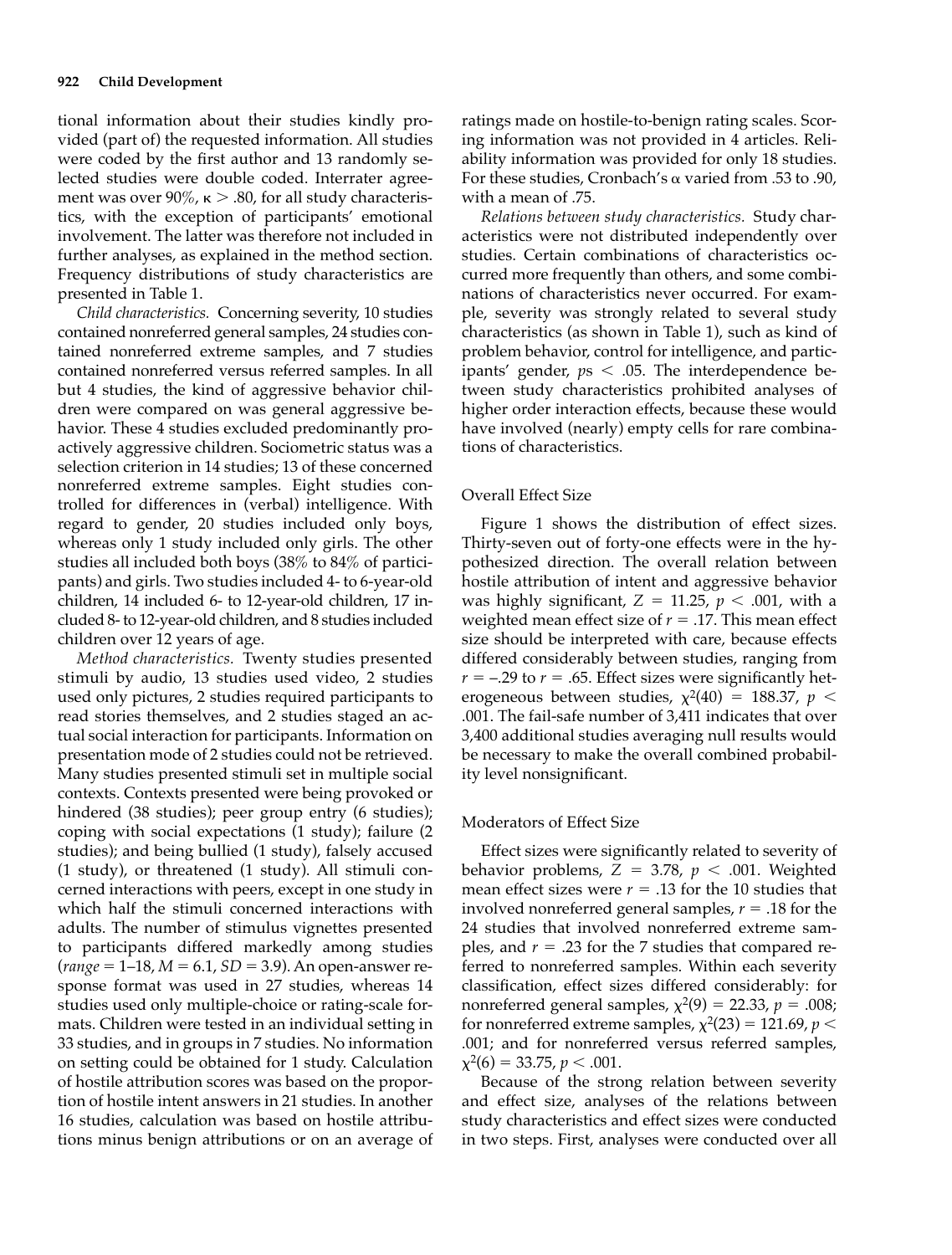### **Table 1 Moderators of Effect Size by Severity Classification**

|                                 | Severity         |       |                        |                          |                  |                         |                          |       |                                |                          |                  |                |
|---------------------------------|------------------|-------|------------------------|--------------------------|------------------|-------------------------|--------------------------|-------|--------------------------------|--------------------------|------------------|----------------|
| Characteristic and Level        | All              |       | Nonreferred<br>General |                          |                  | Nonreferred<br>Extremes |                          |       | Nonreferred versus<br>Referred |                          |                  |                |
|                                 | K                | N     | r <sup>a</sup>         | K                        | $\boldsymbol{N}$ | r <sup>a</sup>          | K                        | N     | r <sup>a</sup>                 | K                        | $\boldsymbol{N}$ | r <sup>a</sup> |
| Child characteristics           |                  |       |                        |                          |                  |                         |                          |       |                                |                          |                  |                |
| Kind                            |                  |       |                        |                          |                  |                         |                          |       |                                |                          |                  |                |
| General aggression              | 37               | 4,826 | .19                    | 9                        | 2,236            | .13                     | 21                       | 1,983 | .24                            | 7                        | 607              | .23            |
| Proactive excluded              | $\overline{4}$   | 1,191 | .08                    | $\mathbf{1}$             | 114              | (.22)                   | 3                        | 1,077 | .06                            |                          |                  |                |
| Sociometric status              |                  |       |                        |                          |                  |                         |                          |       |                                |                          |                  |                |
| Not applicable                  | 27               | 4.845 | .14                    | 9                        | 2,236            | .13                     | 11                       | 2,002 | .12                            | 7                        | 607              | .23            |
| Rejected                        | 14               | 1,172 | .28                    | $\mathbf{1}$             | 114              | (.22)                   | 13                       | 1,058 | .29                            | $\overline{\phantom{0}}$ |                  |                |
| Intelligence                    |                  |       |                        |                          |                  |                         |                          |       |                                |                          |                  |                |
| Controlled                      | 8                | 5,215 | .10                    |                          |                  |                         | $\overline{2}$           | 248   | $-.07$                         | 6                        | 554              | .18            |
| Not controlled                  | 33               | 802   | .18                    | 10                       | 2,350            | .13                     | 22                       | 2,812 | .20                            | $\mathbf{1}$             | 53               | (.62)          |
| Age group (years)               |                  |       |                        |                          |                  |                         |                          |       |                                |                          |                  |                |
| $4 - 6$                         | $\overline{2}$   | 112   | .31                    | $\overline{2}$           | 112              | .31                     | $\overline{\phantom{0}}$ |       |                                |                          |                  |                |
| $6 - 12$                        | 14               | 2,152 | .10                    | $\overline{4}$           | 943              | .06                     | 5                        | 785   | .10                            | 5                        | 424              | .20            |
| $8 - 12$                        | 17               | 3,040 | .22                    | $\overline{2}$           | 1,060            | .20                     | 14                       | 1,899 | .22                            | $\mathbf{1}$             | 81               | (.36)          |
| $\geq$ 12                       | 8                | 713   | .12                    | $\overline{2}$           | 235              | .03                     | 5                        | 376   | .15                            | $\mathbf{1}$             | 102              | (.25)          |
| Gender                          |                  |       |                        |                          |                  |                         |                          |       |                                |                          |                  |                |
| Only boys                       | 20               | 1,727 | .22                    | $\overline{2}$           | 173              | .25                     | 12                       | 1,000 | .24                            | 6                        | 554              | .18            |
| Both genders                    | 20               | 4,272 | .14                    | 8                        | 2,177            | .12                     | 11                       | 2,042 | .14                            | $\mathbf{1}$             | 53               | (.62)          |
| Only girls                      | $\mathbf{1}$     | 18    | (.65)                  |                          |                  |                         | $\mathbf{1}$             | 18    | (.65)                          |                          |                  |                |
| Method characteristics          |                  |       |                        |                          |                  |                         |                          |       |                                |                          |                  |                |
| Presentation                    |                  |       |                        |                          |                  |                         |                          |       |                                |                          |                  |                |
| Read by participants            | $\overline{2}$   | 327   | .24                    | $\overline{\phantom{0}}$ |                  |                         | $\overline{2}$           | 327   | .24                            | $\overline{\phantom{0}}$ |                  |                |
| Audio/read aloud                | 20               | 2,850 | .24                    | $\overline{4}$           | 1441             | .18                     | 12                       | 1,226 | .29                            | $\overline{4}$           | 283              | .31            |
| Video                           | 13               | 1,458 | .09                    | 5                        | 661              | .08                     | 5                        | 473   | .05                            | 3                        | 324              | .15            |
| Pictures only                   | $\overline{2}$   | 735   | .02                    | $\mathbf{1}$             | 248              | $(-.02)$                | $\mathbf{1}$             | 487   | (.05)                          |                          |                  |                |
| Staged                          | $\sqrt{2}$       | 57    | .55                    |                          |                  |                         | $\overline{2}$           | 57    | .55                            | $\overline{\phantom{0}}$ |                  |                |
| Not reported                    | $\overline{2}$   |       |                        |                          |                  |                         | $\overline{2}$           |       |                                |                          |                  |                |
| Context                         |                  |       |                        |                          |                  |                         |                          |       |                                |                          |                  |                |
| Provocation                     | 38               | 5,329 | .17                    | 9                        | 2,202            | .14                     | 23                       | 2,573 | .20                            | 6                        | 554              | .18            |
| No provocation                  | 3                | 688   | .10                    | $\mathbf{1}$             | 148              | (.06)                   | $\mathbf{1}$             | 487   | (.05)                          | $\mathbf{1}$             | 53               | (.62)          |
| Stimuli                         |                  |       |                        |                          |                  |                         |                          |       |                                |                          |                  |                |
| $\leq 5$                        | 19               | 1,640 | .24                    | 4                        | 582              | .13                     | 12                       | 828   | .32                            | 3                        | 230              | .21            |
| >5                              | 22               | 4,377 | .14                    | 6                        | 1,768            | .13                     | 12                       | 2,232 | .12                            | 4                        | 377              | .24            |
| Response format                 |                  |       |                        |                          |                  |                         |                          |       |                                |                          |                  |                |
| Open answer                     | 27               | 3,421 | .14                    | 4                        | 708              | .03                     | 17                       | 2,247 | .14                            | 6                        | 466              | .30            |
| Multiple choice or rating scale | 14               | 2,596 | .20                    | 6                        | 1,642            | .18                     | 7                        | 813   | .28                            | $\mathbf{1}$             | 141              | $(-.04)$       |
| Setting                         |                  |       |                        |                          |                  |                         |                          |       |                                |                          |                  |                |
| Individual                      | 33               | 4,032 | .17                    | 7                        | 1,334            | .11                     | 19                       | 2,091 | .19                            | 7                        | 607              | .23            |
| Group                           | $\boldsymbol{7}$ | 1,837 | $.17\,$                | $\overline{c}$           | 868              | $.18\,$                 | 5                        | 969   | $.15\,$                        |                          |                  |                |
| Not reported                    | $\mathbf{1}$     |       |                        | $\mathbf{1}$             |                  |                         |                          |       |                                |                          |                  |                |
| Scoring                         |                  |       |                        |                          |                  |                         |                          |       |                                |                          |                  |                |
| Hostile                         | 21               | 3,330 | .19                    | 6                        | 1,588            | .16                     | 12                       | 1,557 | .19                            | 3                        | 185              | .42            |
| Mean/rating                     | 16               | 2,261 | .15                    | 3                        | 614              | .08                     | 11                       | 1,464 | .16                            | 2                        | 183              | .30            |
| Unclear                         | $\boldsymbol{4}$ |       |                        | $\mathbf{1}$             |                  |                         | $\mathbf{1}$             |       |                                | $\overline{2}$           |                  |                |
|                                 |                  |       |                        |                          |                  |                         |                          |       |                                |                          |                  |                |
| Total                           | 41               | 6,017 | .17                    | 10                       | 2,350            | .13                     | 24                       | 3,060 | $.18$                          | 7                        | 607              | .23            |

*Notes:*  $a = rs$  are transformations of mean Fisher *Zs* weighted by sample size; *K* = number of studies; *ns* = not significant; — = not applicable or not tested. If  $K = 1$ ,  $r$  is presented in parentheses.

effect sizes. Second, to avoid confounding severity with other variables, separate analyses were conducted within each severity group.

sizes by moderators and severity classification are listed in Table 1. Several child characteristics were related to effect size. Contrary to the hypothesis for kind of behavior problems, the mean effect size for

*Moderators of effect size over all studies.* Mean effect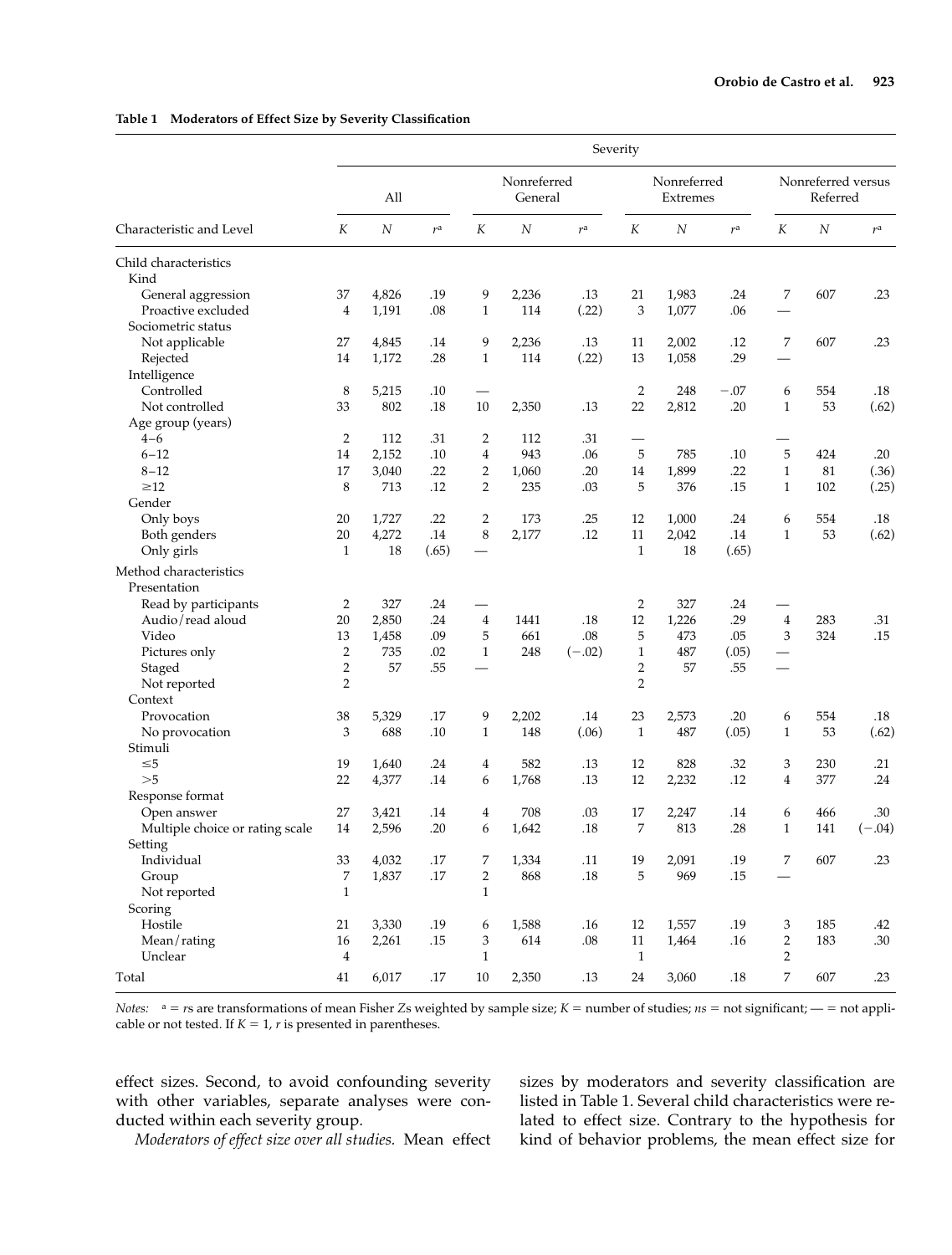

**Figure 1 Distribution of effect sizes.**

the four studies that excluded purely proactively aggressive children,  $r = .08$ , was smaller than for studies with generally aggressive participants,  $r = .19$ ,  $Z =$ 3.78,  $p < .001$ . The mean effect size was larger for studies that included sociometric status as a selection criterion,  $r = .28$ , than for studies that selected solely on aggression,  $r = .14$ ,  $Z = 3.66$ ,  $p < .001$ . Studies that controlled for individual differences in intelligence had a smaller mean effect size,  $r = .10$ , than did studies that did not control for intelligence,  $r = .18$ ,  $Z =$ 2.54,  $p = .006$ . Effect sizes for studies with participants who were 4 to 6, 6 to 12, and over 12 years of age were smaller than the effect size for studies with participants who were 8 to 12 years of age, with respective *r*s of .31, .10, .12, and .22,  $Z = 2.79$ ,  $p = .003$ . With regard to gender, effects were larger for studies that included only boys,  $r = .22$ , than for studies with participants of both genders,  $r = .14$ ,  $Z = 1.89$ ,  $p = .029$ .

Effect sizes were also related to method characteristics. With regard to stimulus presentation, a nonsignificant mean effect size of  $r = .02$  was found for studies that presented only pictures. Significantly larger effects were found for studies that presented stimuli on video,  $r = .09$ ,  $Z = 2.18$ ,  $p = .015$ , whereas larger effect sizes than for video were found in studies in which participants listened to stories, *r* .24, or were required to read stories themselves,  $r =$ .24,  $Z = 5.07$ ,  $p < .001$ . These studies, in turn, found smaller effects than the two studies that staged an actual interaction,  $r = .55$ ,  $Z = 2.25$ ,  $p = .012$ . The number of stimuli presented to participants was negatively related to effect size,  $Z = 3.08$ ,  $p < .001$ . This finding may be explained by the strong relation between presentation mode and number of stimuli presented, with staged interaction consisting of only one situation, read stimuli consisting of multiple stimuli,

and video presentation consisting of the largest number of stimuli. Studies that scored the number of hostile intent responses to calculate the dependent variable found larger effects,  $r = .19$ , than studies that used a combination of hostile and benign responses, *r* .15,  $Z = 1.76$ ,  $p = .039$ . Effect sizes were not related to context, response format, setting, or (for the 16 studies that contained reliability information) reliability; respective probabilities,  $Z = .60$ ,  $p = .275$ ;  $Z =$ .19,  $p = .423$ ;  $Z = 1.50$ ,  $p = .067$ ; and  $Z = 1.30$ ,  $p = .097$ .

*Moderators of effect size in nonreferred general samples.* Most of the 10 studies in this group were designed with equal kinds of behavior problems and sociometric status, and none of the studies controlled for intelligence, precluding analyses of the effects of variation on these characteristics. With regard to age, studies with 4- to 6-year-old participants had larger effects,  $r = .31$ , than studies with 6- to 12-year-old participants,  $r = .06$ ,  $Z = 2.35$ ,  $p = .009$ . Studies that involved 8- to 12-year-old participants found larger effect sizes,  $r = .20$ , than studies with 6- to 12-year-olds,  $r = .06$ ,  $Z = 2.46$ ,  $p = .007$ , and studies with older children,  $r = .03$ ,  $Z = 2.29$ ,  $p = .011$ . Studies that involved both genders found smaller effects,  $r = .12$ , than studies that involved only boys,  $r = .25$ ,  $Z = 2.04$ ,  $p = .021$ .

Effect sizes were marginally larger for audio, *r* .18, than for video presentation,  $r = .08$ ,  $Z = 1.53$ ,  $p =$ .063. Studies that presented only pictures had a nonsignificant mean effect size,  $r = .02$ . Studies that scored the hostile intent responses found larger effects,  $r = .16$ , than studies that averaged hostile and benign responses,  $r = .08$ ,  $Z = 2.29$ ,  $p = .011$ . Effect sizes in this set of studies were not related to context, number of stimuli presented, response format, or setting.

*Moderators of effect size in nonreferred extreme samples.* Several child characteristics in this group were related to effect size. The kind of behavior problems on which children were selected was influential. The three studies that excluded purely proactively aggressive children reported smaller effect sizes,  $r = .06$ , than did the other studies,  $r = .24$ ,  $Z = 5.33$ ,  $p < .001$ . Selection on sociometric status was associated with larger effect sizes,  $r = .29$ , than selection on aggression only,  $r = .12$ ,  $Z = 3.74$ ,  $p < .001$ . Two studies controlled for differences in intelligence, with a nonsignificant mean effect size,  $r = -.07$ ,  $Z = 5.29$ ,  $p < .001$ . Effect sizes were larger for children who were 8 to 12 years of age and older,  $r = .22$ , than for 6- to 12-yearolds,  $r = .10$ ,  $Z = 2.25$ ,  $p = .012$ . In this set, no study involved participants younger than 6. Gender was not related to effect size,  $Z = 1.25$ ,  $p = .11$ .

Concerning stimulus presentation, the two studies that actually staged a real-life social interaction re-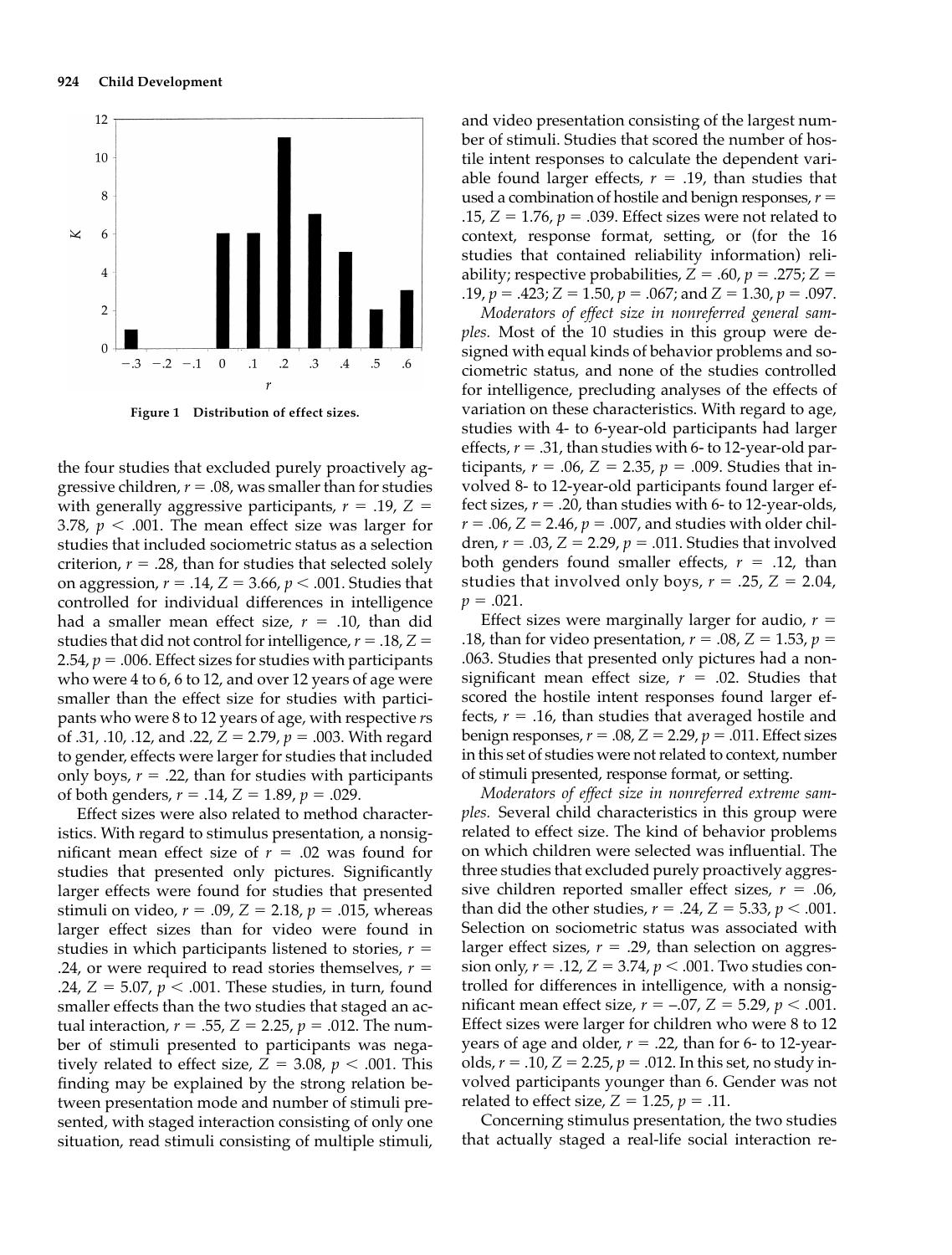ported larger effect sizes,  $r = .55$ , than did studies in which vignettes were read to or by children, respective *rs* of .29 and .24,  $Z = 2.17$ ,  $p = .015$ . These, in turn, had larger effect sizes than studies that presented situations on video,  $r = .05$ ,  $Z = 3.23$ ,  $p < .001$ . Effect sizes were smaller for studies that presented a larger number of stimuli,  $r = .12$ ,  $Z = 3.72$ ,  $p < .001$ , which may again be explained by the fact that studies that used video presented more situations than did other studies. Open-answer response formats were associated with smaller effect sizes,  $r = .14$ , than were multiple-choice or rating-scale formats,  $r = .18$ ,  $Z =$ 2.16,  $p = .016$ . Setting and scoring procedure were not related to effect size,  $Z = 1.04$ ,  $p = .15$  and  $Z = .63$ ,  $p =$ .27, respectively.

*Moderators of effect size in nonreferred versus referred samples.* Seven studies compared hostile attribution of intent between nonreferred and referred samples. Because in this set all studies but one had the same characteristics for kind, sociometric status, intelligence, gender, context, response format, and setting, analyses of these moderators were not possible. The largest effect size of  $r = .62$  differed significantly from all others,  $Z = 3.54$ ,  $p < .001$ . This difference may be explained by a number of unique characteristics of that particular study, because it was the only one that did not control for intelligence, included both genders, and presented threatening rather than provocation contexts.

For the remaining characteristics, the following effects were found. Once again, effect sizes were associated with presentation. Larger effects were found for audio and read stimuli,  $r = .31$ , than for video,  $r = .15$ ,  $Z = 2.26$ ,  $p = .006$ . Effect size depended on scoring procedure. Larger effects were found when scores were derived from the number of hostile answers, *r* .42, than when scores were derived from the number of hostile answers minus the number of benign answers,  $r = .30$ ,  $Z = 1.64$ ,  $p = .025$ . No relation between effect size and age or number of stimuli presented was found for this set of studies,  $Z = .242$ ,  $p = .41$  and  $Z = .759$ ,  $p = .22$ , respectively.

*Summary of moderators.* Significant moderators of effect size are summarized in Table 2. The right-hand column of this table contains a summary of the effect of each moderator across study sets. Strongest evidence for the moderating effect of a variable is obtained when the moderating effect is replicated in different, independent sets of studies. Stimulus presentation was the only variable that consistently moderated effect size across the three sets of studies. Effect sizes were largest in staged interactions, smaller in studies in which stimuli were read to or by children, even smaller in studies in which situations were shown on video, and

**Table 2 Significant Moderators of Effect Size by Severity Classification**

|                        | Severity Classification                    |                                      |                                              |                                   |          |  |  |  |  |
|------------------------|--------------------------------------------|--------------------------------------|----------------------------------------------|-----------------------------------|----------|--|--|--|--|
| Moderator              | All                                        | Nonreferred<br>General               | Nonreferred<br>Extremes                      | Nonreferred<br>versus<br>Referred | Summary  |  |  |  |  |
| Child characteristics  |                                            |                                      |                                              |                                   |          |  |  |  |  |
| Sociometric status     | Rejected > not<br>applicable               |                                      | Rejected > not<br>applicable                 |                                   | $^{+}$   |  |  |  |  |
| Kind                   | General aggression ><br>proactive excluded |                                      | General aggression<br>$>$ proactive excluded |                                   | $^{+}$   |  |  |  |  |
| Intelligence           | Controlled $<$ not<br>controlled           |                                      | Controlled $<$ not<br>controlled             | Controlled < not<br>controlled    | $++$     |  |  |  |  |
| Age group              | $8-12 > 4-6$ and $6-12$<br>and $12+$       | $8-12 > 4-6$ and $6-12$<br>and $12+$ | $8-12 > 6-12$ and $12+$                      |                                   | $++$     |  |  |  |  |
| Gender                 | $Boys > both \, \text{genders}$            | $Boys > both \t{genders}$            | ns                                           |                                   | $^{+}$   |  |  |  |  |
| Method characteristics |                                            |                                      |                                              |                                   |          |  |  |  |  |
| Presentation           | Staged > audio<br>$>$ video $>$ pictures   | Audio $\geq$ video $>$<br>pictures   | Staged $>$ audio $>$ video                   | Audio $>$ video                   | $++++$   |  |  |  |  |
| Context                | ns                                         |                                      | Provocation $>$ no<br>provocation            |                                   | $^+$     |  |  |  |  |
| <b>Situations</b>      | $Few >$ many                               | ns                                   | $Few >$ many                                 | ns                                | $^+$     |  |  |  |  |
| Response format        | ns                                         | ns                                   | Multiple choice > open<br>answer             |                                   | $^+$     |  |  |  |  |
| Setting                | ns                                         | ns                                   | ns                                           |                                   | $^{(1)}$ |  |  |  |  |
| Scoring                | Hostile > mean                             | Hostile > mean                       | ns                                           | Hostile > mean                    | $^+$     |  |  |  |  |

*Note:*  $-$  = not applicable or not tested;  $ns$  = not significant;  $++$  = consistent effect in all three sets;  $++$  = consistent effect, not tested in all sets;  $+$  = effect in one set;  $0$  = no effect.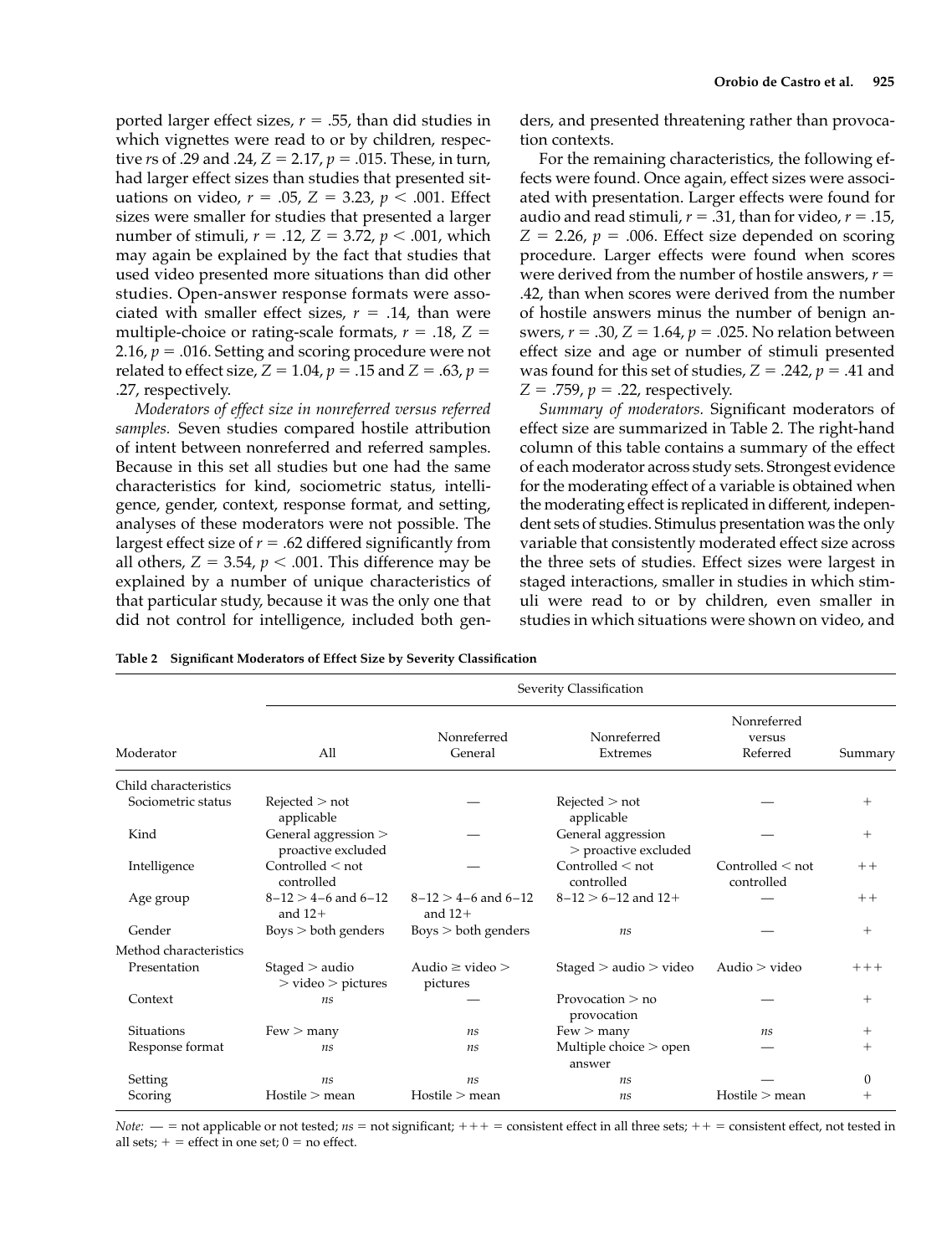smallest or absent in studies in which only pictures were shown. Other moderator effects could not be tested in all sets of studies, but were significant when they could be tested. These moderator effects were sociometric status (larger effects when aggressive children were also rejected by their peers), intelligence (smaller effects when intelligence was controlled for), and age (larger effects for 4- to 6-year-olds and 8- to 12-year-olds than for 6- to 12-year olds and children over 12). The effects of the remaining moderators were less clear. Effect size varied in part of the study sets with participants' gender (larger effects for boys), context (larger effects when provocation was included), response format (larger effects for multiple choice), number of stimuli (larger effects with fewer stimuli), and scoring (larger effects for hostile than for mean scores).

#### Homogeneous Clusters of Effect Sizes

Once the significant moderators of effect size were identified, they were used to explain the considerable heterogeneity in effect sizes between studies. To this end, studies with similar characteristics were grouped in clusters with homogeneous effect sizes. Because severity and presentation form were consistently related to effect size, clusters were formed first on the basis of these two variables. Other moderators were used to group studies only when combinations of these two variables did not result in homogeneous clusters. For parsimony, attempts were made to group as many studies as possible into as few clusters as possible. This resulted in seven homogeneous clusters of studies, containing 38 of the 41 effects in the analysis. These clusters are listed below and are depicted in Figure 2.

1. The first cluster contained six studies with 909 participants and involved video or picture presentation to nonreferred general samples. The homogeneous distribution,  $\chi^2(5) = 9.99$ ,  $p = .08$ , of effect sizes in this cluster had a nonsignificant mean effect of *r*  $.06, Z = .44, p = .33.$ 

2. The second cluster contained five studies with 837 participants and involved video or picture presentation to nonreferred extreme samples. The homogeneous distribution,  $\chi^2(4) = 8.28$ ,  $p = .08$ , of effect sizes in this cluster had a significant but small mean effect of  $r = .10$ ,  $Z = 2.02$ ,  $p = .02$ .

3. The third cluster contained four studies with 1,441 participants and involved audio or read presentation to nonreferred general samples. The homogeneous distribution,  $\chi^2(3) = 5.13$ ,  $p = .16$ , of effect sizes in this cluster had a small mean effect of  $r = .18$ ,  $Z =$  $6.74, p < .001.$ 

4. The fourth cluster contained nine studies with 1,052 participants and studies involved audio or read presentation to nonreferred extreme samples. The homogeneous distribution,  $\chi^2(8) = 1.45$ ,  $p = .99$ , of effect sizes in this cluster had a small to moderate mean effect of  $r = .22$ ,  $Z = 6.65$ ,  $p < .001$ .

5. Similarly, the fifth homogeneous cluster,  $\chi^2(4)$  = 4.54,  $p = .34$ , contained five studies involving 401 participants, with the same presentation and severity characteristics as in Cluster 4, but with larger effect sizes of  $r = .44$ ,  $Z = 9.16$ ,  $p < .001$ . Possibly, the larger effect sizes in this cluster resulted from inclusion of more extreme samples than in the Cluster 4 studies. Three of the five studies in Cluster 5 were conducted with similar instruments in the same region by (partly) the same authors (Graham & Hudley, 1994; Graham et al., 1992; Hudley & Graham, 1993). The authors of these studies stressed the im-



**Figure 2 Homogeneous clusters of effect sizes. For each cluster the dark band shows the median, the bar indicates the quartile range, and the lines connect the extreme values. The two circles are considered outliers (see text).**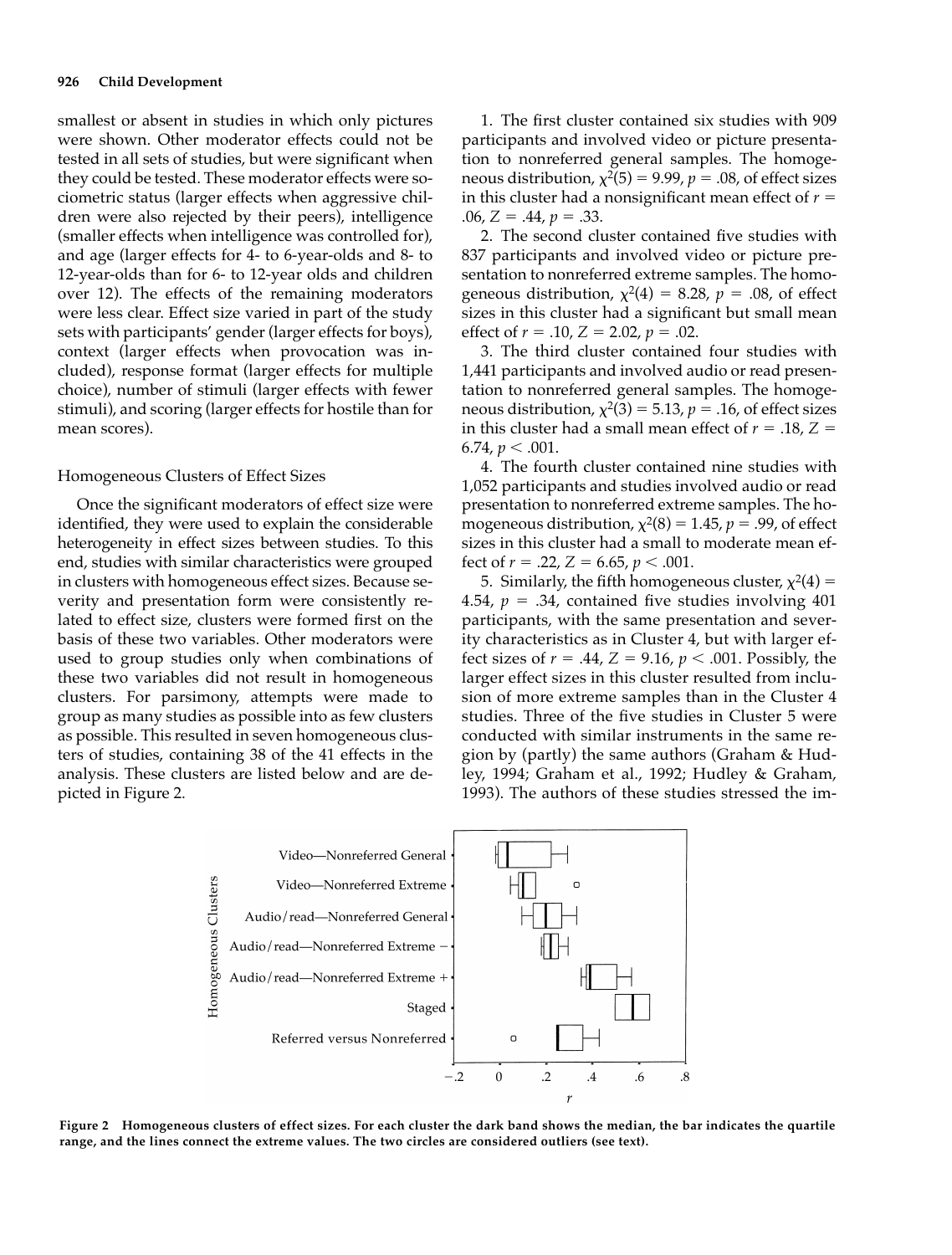pact of the deprived neighborhood in Los Angeles in which their predominantly low SES African American male participants lived on the formation of hostile attribution tendencies (Graham & Hudley, 1994). A fourth study (Hyatt, 1998) used *T* scores of 60 or higher as selection criteria on teacher ratings of aggressive behavior—a comparatively strict criterion (most studies that involve extreme nonreferred groups use a  $M + 1$  *SD* criterion). This explanation may also apply to the fifth study in this set (Vlerick, 1994), which compared extreme groups in the lowest and highest deciles of a locally devised aggression and social status questionnaire.

6. The sixth cluster contained the only two studies in which actual social interactions were staged for participants. This homogeneous cluster,  $\chi^2(1) = .62$ ,  $p = .43$ , with 57 participants had the large mean effect size of  $r = .55$ ,  $Z = 4.12$ ,  $p < .001$ .

7. The seventh cluster consisted of five studies with 413 participants that compared referred to nonreferred samples and formed a homogeneous group,  $\chi^2(4) = 7.01$ ,  $p = .14$ , with a moderate mean effect size of  $r = .25$ ,  $Z = 4.85$ ,  $p < .001$ .

Three effect sizes (7%) did not fit the above clusters. In addition, two effect sizes could not be clustered according to presentation mode, because presentation mode was not reported. The only significant negative effect in the meta-analytic database of  $r = -.29$  obviously did not fit any cluster. This effect was one of four effects reported by Lochman and Dodge (1994), in the only study that derived scores from a factor analysis conducted on six combined samples of children who differed in age and behavior status. Possibly, extreme scores of children referred for severe behavior problems dominated this factor analysis, resulting in nonvalid scores for the less severely aggressive sample with the outlying effect size. This explanation is clearly highly speculative.

Both the study with the smallest and the study with the largest effect size involving referred children did not fit this cluster, probably because they differed from the other studies in this group on significant moderators of effect size. The only study in this group that found no effect (Matthys, Cuperus, & van Engeland, 1999) differed significantly from all other studies in that it used a combination of video presentation and control for intelligence, both of which were associated with smaller effect sizes. On the other side of the spectrum, the largest effect size in this group (Barrett, Rapee, Dadds, & Ryan, 1996) was found in the only study with referred participants that did not control for intelligence with threats as the stimulus context.

# **DISCUSSION**

Studies of the relations between hostile attribution of intent to peers and aggressive behavior in children have obtained different results. Qualitative reviews have not adequately explained these divergent findings. In the present study, a meta-analysis was conducted to quantitatively integrate the available findings and to assess whether different findings could be explained by theoretically meaningful differences in study characteristics.

The use of meta-analysis to review the findings in this field entails potential weaknesses. A well-known threat to the validity of meta-analyses is publication bias. Nonsignificant study outcomes are generally underreported in the literature. If our attempts to retrieve all unpublished studies failed, disproportionately missed nonsignificant findings may have been obtained. However, even though it is not always possible to ensure that publication bias does not influence meta-analytic findings, there are good reasons to trust that publication bias did not distort the present findings. First, nearly all studies on social information processing concern multiple dependent variables, such as encoding and response generation, in addition to hostile attribution of intent. Because effects on these other dependent variables have consistently been significant, nonsignificant results on hostile attribution have frequently appeared in the literature as "fellow travelers" of these significant findings. Second, great lengths were taken to retrieve unpublished studies, resulting in a large proportion of effect sizes (34%) from unpublished data. Third, effect sizes from these unpublished studies were not smaller but larger than published effect sizes, suggesting that publication bias has not worked against publication of null findings in this field (but rather against studies with smaller samples). Fourth, even if, despite the above, publication bias did occur, it is unlikely to have influenced the robust main findings of the meta-analysis, because the fail-safe number indicated that the overall effect would only become nonsignificant if we failed to include over 3,400 additional studies that averaged null results. This seems highly unlikely.

A less obvious potential weakness of meta-analyses is the nonrandom distribution of study characteristics. Because study characteristics are not distributed independently, it may not be possible to unconfound the relations between different moderator variables and effect size. Some of our analyses of relations between study characteristics and effect size were indeed precluded by small cell sizes and confounding of study characteristics. For example, there were no studies on group settings in referred samples, and all staged in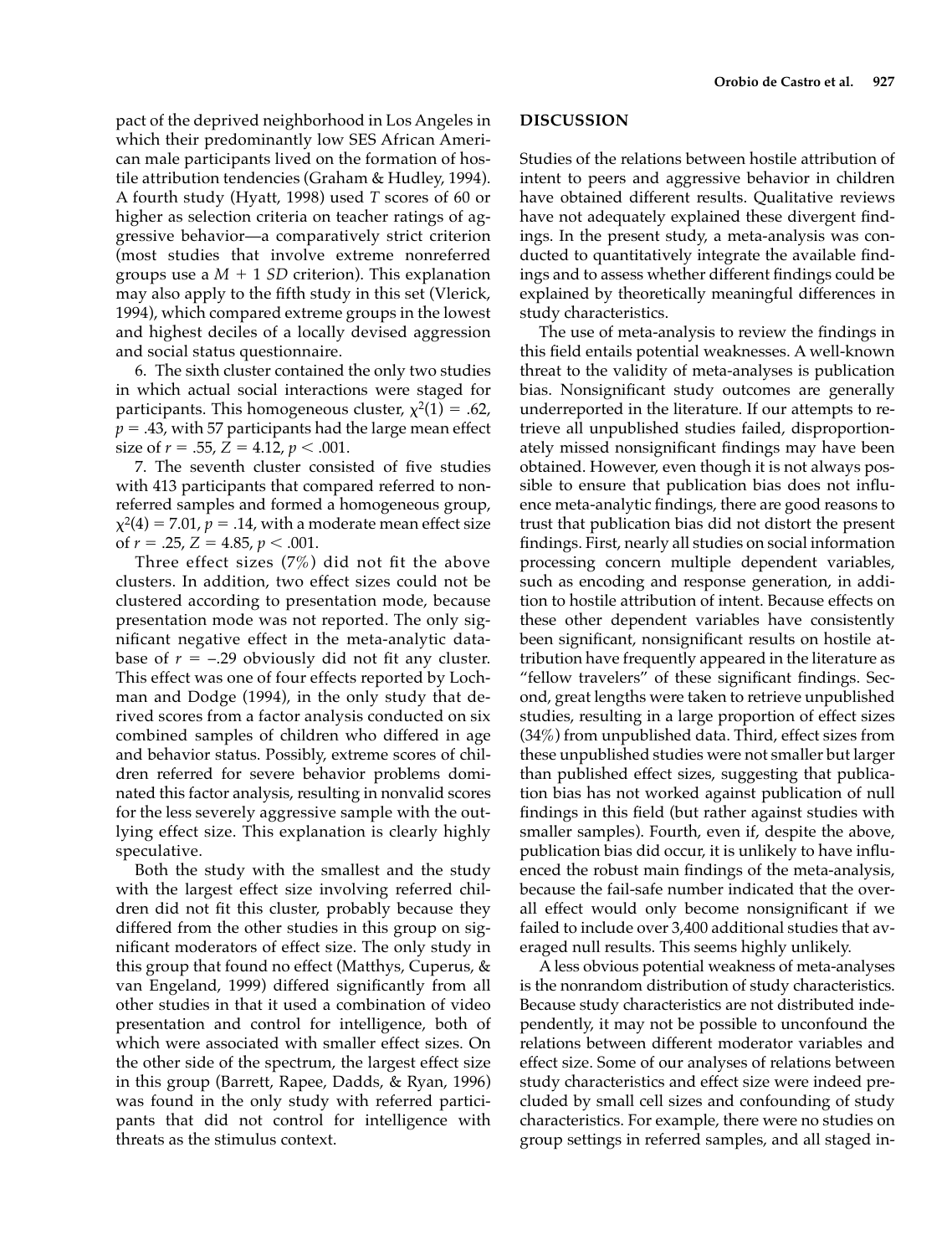teractions involved nonreferred extreme samples. We chose to acknowledge these limitations imposed by the data set by analyzing only main effects within levels of severity, rather than to test for higher order interactions between moderator variables with nearly empty cells. As a result, not all effects of all moderator variables could be tested in each set of studies. Obviously, these limitations imposed by distributions of study characteristics are not unique to meta-analyses, but apply to any kind of review. Quantitative reviews have the comparative advantage of making these limitations explicit, as was done throughout this article.

The meta-analysis established a robust relation between hostile attribution of intent and aggressive behavior, and it showed large differences in effect sizes between studies that could mostly be explained by systematic analysis of study characteristics. Analyses of study characteristics revealed theoretically meaningful covariation of effect size with variations in both participant and task characteristics, with clear implications for theory and research.

# Participant Status

Social information processing theory proposes a relation between hostile attribution of intent and aggressive behavior. This relation is expected to be stronger with larger differences between children in terms of severity of aggressive behavior problems, to be stronger for reactive and pervasive kinds of aggression than for proactive aggression, to be stronger when aggressive behavior is associated with rejection by peers, and to result in part from individual differences in (verbal) intelligence. Nearly all these relations were found in the meta-analysis.

Aggressive behavior was related to hostile attribution of intent. The strength of this relation differed considerably between studies, even though nearly all effect sizes were in the expected direction. As expected, effect sizes covaried with the range in severity of behavior problems studied. Obviously, the threefold classification of severity used in this study was very crude. Because studies rarely reported scores on standardized measures of behavior problems, it was not possible to make more fine-grained comparisons between studies. Perhaps the additional variance in effect sizes can be explained by the more subtle differences in severity within each set of studies that were classified as "equally severe." Severity may have differed importantly between study locations; thus, differences in aggressive behavior between groups in "nonreferred extreme" studies may be much more extreme in certain locations than in others—for example, in the cluster of large nonreferred extreme effect sizes.

Only wider use of standardized, internationally normed measures of behavior problems will enable more direct comparisons of participant status between studies. Such standardization is required for accumulation of knowledge in the field.

Effects were larger when children were selected on joint criteria of aggression and sociometric status. This finding is consistent with the proposition that rejection by peers contributes to the development of a disposition to make hostile attributions and vice versa. Nonetheless, sociometric status is a rather global measure of the interaction processes believed to operate in the formation of a tendency to attribute hostile intent to peers. It is, for example, not yet clear whether hostile attribution of intent is shown by rejected children with a small number of friendships, is shared by befriended dyads of rejected children, or is particularly strong in children who frequently change friends after arguments.

Controlling for intelligence was consistently associated with smaller effect sizes. There are two likely explanations for this effect. Individual differences in intelligence may distort measurements of hostile attribution in aggressive children, because their frequently limited (verbal) intelligence may impair understanding of stimuli and nuanced responding. Controlling for intelligence may have corrected for this distortion. Alternatively, individual differences in intelligence should not be considered a confounding factor, but may be an independent variable that causes individual differences in hostile attribution and aggressive behavior throughout development. As such, this factor explains inadequate learning of social problem-solving skills in less intelligent children. From this perspective, controlling for intelligence is not appropriate.

Information concerning the moderating effect of different kinds of behavior problems was scarce. Few studies provided data on kind of aggression, which limited the analyses to a rather crude comparison within the nonreferred extreme group between four studies that excluded purely proactively aggressive children and the remaining studies that presumably included these children. This comparison resulted in the opposite of the expected effect. Given the crude categorization of studies and the absence of nonreferred versus referred studies in this comparison, it is suggested that in this comparison, additional data are required.

No prediction was made with regard to a moderating effect of gender, but an interesting finding by itself was the relative absence of studies that included girls. One study included only girls, and only one of the seven clinical studies included any girls at all. Al-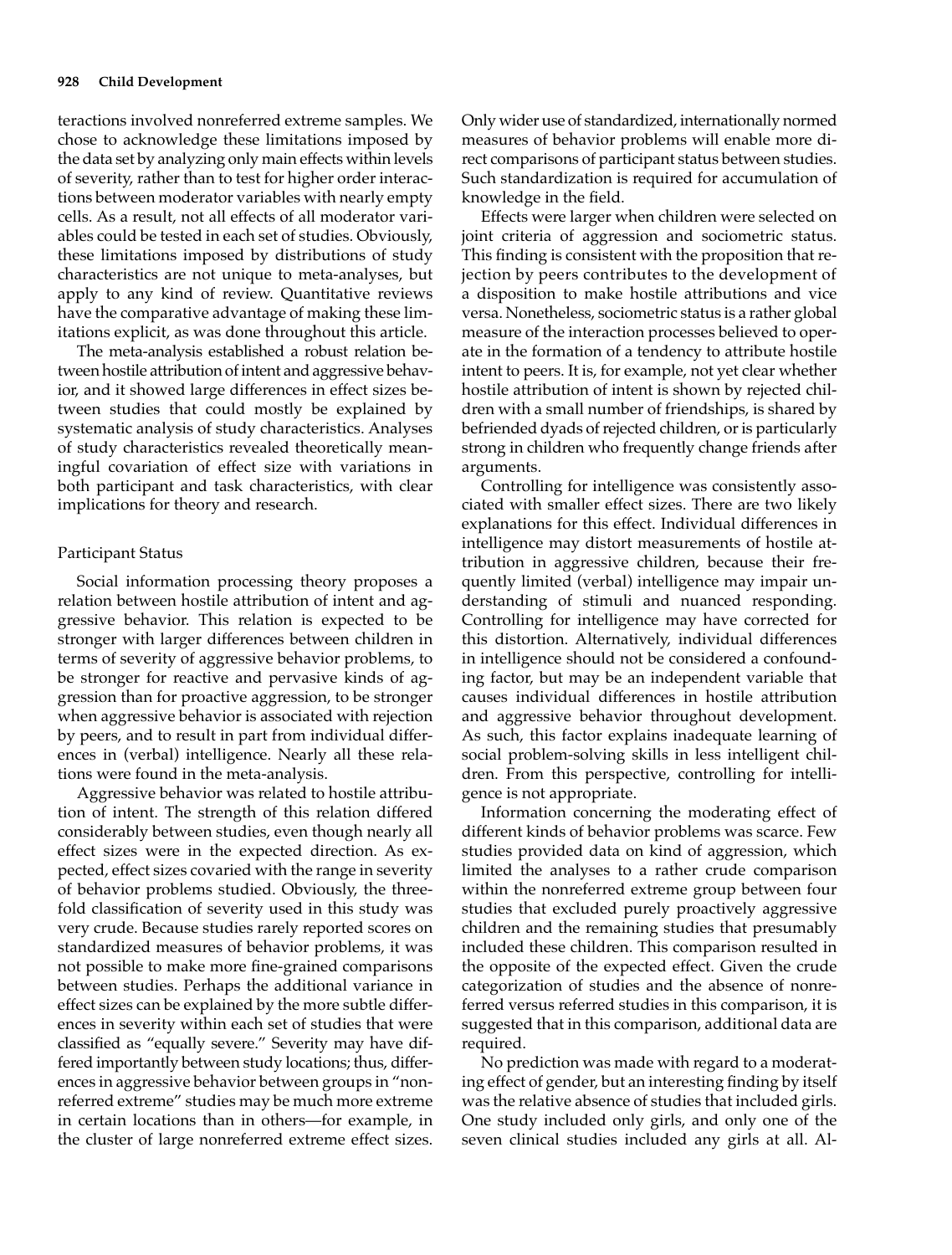though no consistent gender differences were found, it is not possible to conclude that the relation between hostile attribution of intent and aggression is the same in girls as in boys, because girls were so underrepresented in the studies analyzed.

Detailed analyses of age effects were complicated by the wide age range sampled in a number of studies. Effects were stronger in studies with 4- to 6-year-olds and 8- to 12-year-olds than in studies that included 6- to 12-year-olds and children over 12 years of age. This finding is inconsistent with the "developmental lag" hypothesis, which proposes that aggressive children understand that "acts may be accidental, or have other effects than intended" later than do nonaggressive children. This hypothesis would predict an increase followed by a decrease in effect size with age, not the present wave-like pattern. In the absence of other hypotheses with regard to relations between age and attribution of intent, it is unclear why these age effects occurred. Note that the age effects only concerned variations in the magnitude of significant mean effect sizes. Significant relations between aggressive behavior and hostile attribution were found in children from 4 to over 12 years of age, suggesting that the developmental lag hypothesis does not explain the hostile attribution effect (or that this lag starts early and remains for a long period in development).

#### Task Characteristics

Assessment of task characteristics may clarify under what circumstances the hostile attribution effect occurs and under what circumstances it does not. To this end, the present study assessed relations between effect size and task characteristics. We believe that these analyses should not be interpreted as a "quest" for the task associated with the largest effect size, but rather as a means to improve theoretical understanding of conditions associated with individual differences in attribution of intent.

The relation between hostile attribution of intent and aggressive behavior was expected to be stronger with higher levels of personal involvement of participants in presented social situations. To test this hypothesis, unsuccessful attempts were made to code direct indicators of personal involvement. Unfortunately, little information concerning stimulus content was given in most research reports. Few articles presented sample stories, or even descriptions of more detailed themes of each situation than general descriptions such as "provocation" or "peer group entry." This lack of information precluded detailed comparisons of the situations presented to children. Given the assumed importance of contexts and involvement in

social information processing, presenting more information concerning contents and impact of situations in research reports (such as sample stories, or participant ratings of impact or emotion) seems essential.

Despite this setback, clear relations were found between effect size and stimulus presentation form, a task characteristic that may well be considered an indirect indicator of participants' personal involvement in tasks. In each of the severity groups, effects were consistently smaller, or even absent, when stimuli were presented on video or pictures, than when they were read to or by children. Even larger effects were found in the two studies that actually staged (seemingly) real-life interactions. The most likely theoretical account for this effect seems to be that children's personal involvement in stimuli depends on the way in which the stimuli are presented. As shown by Dodge and Frame (1982), the hostile attribution effect only occurs if children feel that they themselves are involved in the social interactions presented. Although video presentation is presumably meant to maximize children's involvement, it may, in reality, have the opposite effect, because seeing other children interact on video may make it hard for participants to imagine that they are part of the interaction themselves. Seeing a child you don't know in a blue T-shirt on a TV screen and following the instruction to "imagine it's you" may be quite difficult for children (and adults), thus, minimizing personal involvement. In contrast, when stimuli are read, children are directly addressed as partakers in the situation. Personal involvement will of course be largest if a participant is really personally involved in a staged interaction.

It is also possible that the large amount of irrelevant information in pictures and videos (e.g., actor's appearance and background features) distracts participants from the actual negative event, thereby reducing their involvement. Although group differences in the occurrence of such distraction may be interesting phenomena by themselves, they belong to the domain of encoding and should not distort measurement of representation. Yet an alternative explanation for the larger effects for audio than video presentation may be that only audio presentation directly activates cognitive schemas related to attribution of intent, if these schemas have partly been constructed by means of language; for example, through verbal instructions or self-talk.

Relations between effect size and several task characteristics were exploratorily assessed. Nearly all studies included provocation as a context. The largest effect size was found in the only study that described the social context of presented situations as "social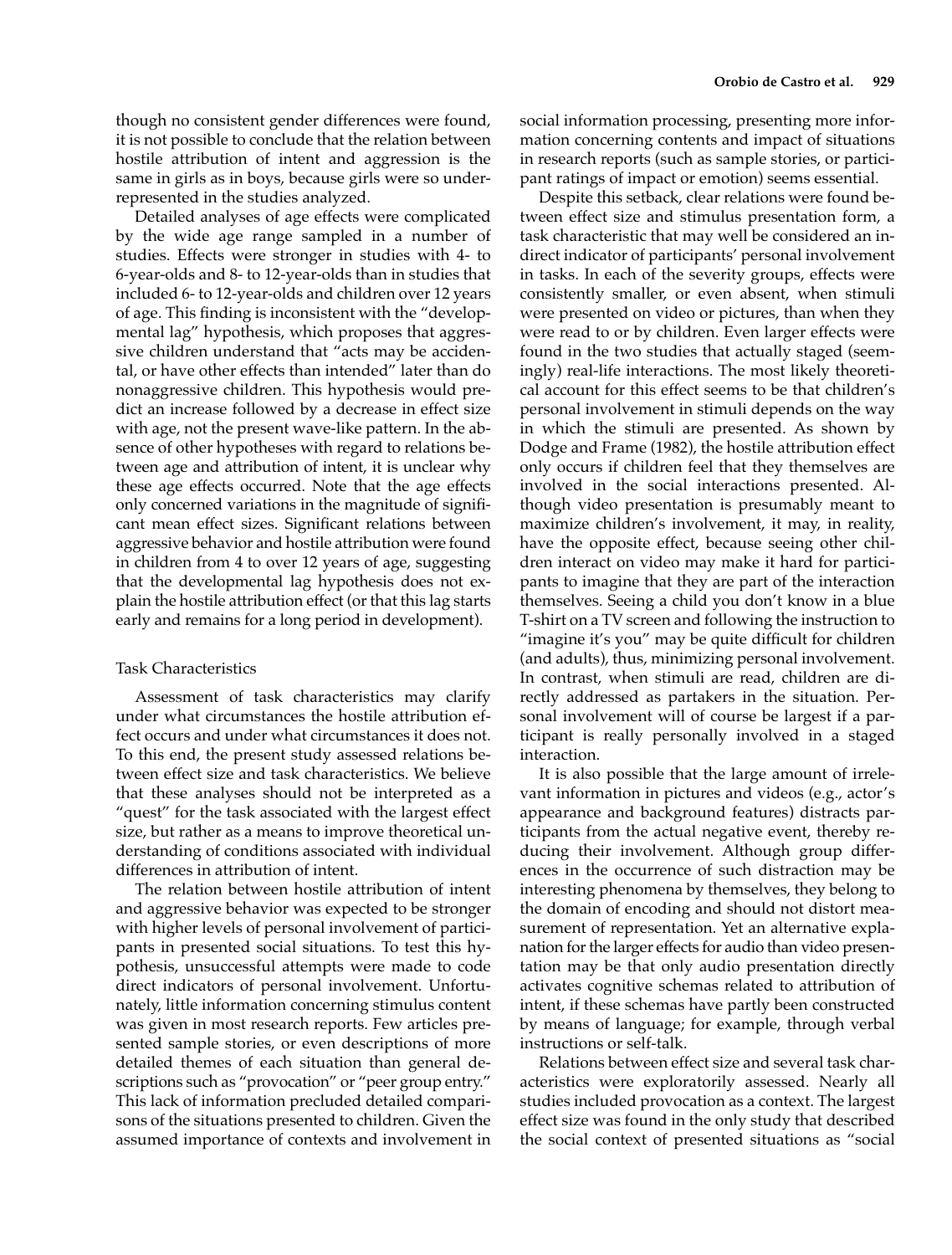threats." Notwithstanding emphasis on the context specificity of social information processing in theoretical accounts (Crick & Dodge, 1994), little is known about the actual qualities of contexts that determine differences in hostile attribution of intent. The mere descriptor "provocation" in many reports is not very informative in this regard. The present analyses suggest certain important parameters of context. The importance of the events to the participant seems influential. Given the demonstrated influences of personal involvement and affective state on attribution of intent, one might, for example, expect a very different reaction to a mild, revocable provocation ("someone switching away from your favorite TV channel," quoted from the study with the smallest effect size in the referred study set) than to an irrevocable physical threat ("three kids you don't know walking toward you," quoted from the study with the largest effect size). It may well be that differences in importance of presented stimuli explain additional variance in study outcomes. In addition to importance, the extent to which situations are open to diverse interpretations may determine effect size. The largest openness to interpretation is present in the socially threatening situations associated with the largest effect size. In these situations, no actual harm has happened to the participant, but the harm that may be done if the peer's intentions are hostile is severe. Such open situations clearly leave more room for interpretation than detailed footage of an exact actual provocation.

The number of situations presented was only related to effect size in nonreferred extreme samples, in which larger effects were found when fewer situations were presented. The number of situations presented was closely related to stimulus presentation mode, with the largest number of situations presented on video, a smaller number presented on audio or read to or by participants, and only one situation being staged. Because number and presentation of situations were so closely related, their effects could not be distinguished in the present dataset. Independent variation of these two variables in future studies may clarify the role of the number of situations presented. Detailed analyses of existing data from studies that presented large numbers of situations may also clarify this issue, by testing a relation between the effect size for each separate situation, and the moment it was presented. If effect sizes consistently decline for each consecutive situation, this would present strong evidence for an effect of number of situations, independent of presentation mode. Furthermore, in combination with reliability calculations, an optimal test length could then be found as a balance between number of situations and reliability.

Response format and setting were also confounded, and strongly dependent on severity. Groupwise multiple-choice testing frequently occurred in less severe samples, whereas the most severe participants were almost exclusively tested individually by means of open-ended questions. Researchers probably assumed that groupwise multiple choice is the most efficient method to obtain large datasets in less severe groups, whereas the most severe groups would only be able to complete the tests if they were interviewed individually. Ironically, these assumptions could not be tested here, because their implementation resulted in the absence of individual open-ended tests in less severe groups and groupwise multiple choice tests in severe groups. Again, experimental manipulation of these study characteristics is required to test the assumptions upon which the study designs were based.

Rationales for using specific scoring procedures were not reported in any study. This is unfortunate. The core construct of a theory should be well defined to make valid operationalization possible. The variations in scoring procedures indicate that it is unclear whether hostile attribution of intent should be understood as "attribution of hostile intent, irrespective of attributions of benign intent," or as "attribution of hostile intent minus attributions of benign intent." The distinction is less academic than it may seem, because the two conceptualizations may lead to very different conclusions. If, for example, aggressive children tend to respond more extremely to questions in general (either by giving more explicit open answers, or by preferring the extreme-response categories in multiple choice), they would give more hostile and more benign responses to attribution questions. For the first of the above conceptualizations, this would result in higher hostile attribution scores; for the second conceptualization it would not. This phenomenon may explain the consistently larger effect sizes in studies that counted hostile intent responses. Clearly, neither of the two conceptualizations is wrong, but rationales for choosing either one of them are needed.

Reliability statistics were reported for less than half the studies. Unreported reliabilities are not necessarily low, but their absence signals an underappreciation of the importance of reliable measures in this field. Valid measurement requires reliable measures. Unreliable measures seriously reduce effect sizes. Assuming that mean reported reliability of .75 is an adequate estimate of the mean reliability over all studies, then true effect sizes would be, on average,  $1/(.75)^{1/2} = 1.15$  times larger than reported effect sizes. Furthermore, reliable measures are essential for diagnostic tests in clinical practice. If treatment decisions and evaluations are to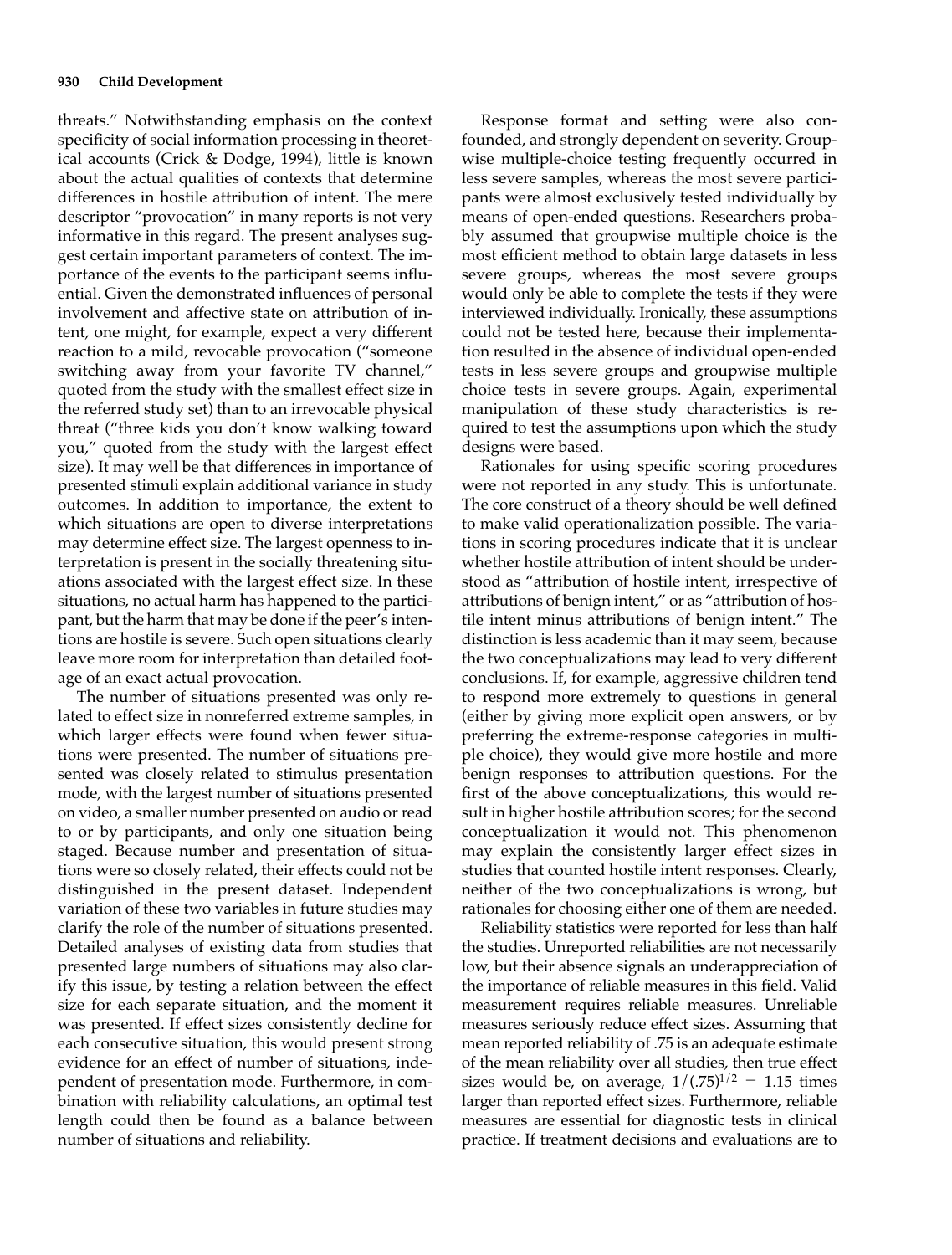be based on hostile attribution scores; (as suggested by Akhtar & Bradley, 1991), insufficient reliability of tests can have serious consequences.

### Social Information Processing

Relations between hostile attribution of intent and aggressive behavior are generally not studied for their own sake, but as elements of studies regarding social information processing. The present findings supported the basic tenets of social information processing models: (1) individual differences in behavior were associated with individual differences in processing of social information, (2) the strength of this association depended on characteristics of presented information, and (3) effects of child and task characteristics were in theoretically expected directions.

Notwithstanding these findings, several issues with regard to the role that hostile attribution of intent plays in social information processing remain unclear. First, hostile attribution of intent is nearly the only studied construct of the "representation" phase in the social information processing model. It is unclear whether the present findings can be generalized to other, less frequently studied elements of representation, such as representation of other's emotions or beliefs. Second, hostile attribution of intent is presented as an indicator of representation, but is generally an indicator of both representation and "encoding," the step that theoretically precedes representation in the social information processing model. Only one of the included studies actually controlled for encoding. All other effects may, in principal, be completely due to a relation between aggressive behavior and encoding that is reflected in the representation phase. A strict test of individual differences in representation of intent would somehow need to standardize or control for encoding of information for all participants. Third, the current analysis did not assess causality. Whether hostile attribution causes aggressive behavior or vice versa, whether there is a bidirectional effect, or whether a third factor (e.g., encoding) causes the relation is outside the scope of this article. Several studies have used experimental manipulations or structural equation modeling to test causal relations. Given the large number of these studies and the dependence of effects on child and task characteristics established in the present research, a meta-analytic integration of these studies may be worthwhile and feasible.

### Aggressive Behavior

A broad definition of aggressive behavior was used to select studies for the meta-analysis. Included studies contained data from different informants on diverse measures of aggressive behavior, ranging from observations to rating scales to police reports. Research on aggression has clearly shown low concurrent validity of broadly defined operationalizations of aggression between measures and informants. Given the generally low agreement between informants, the strength of relations between children's answers to hypothetical questions and aggressive behavior as indicated by teachers or parents in some studies is impressive.

Nonetheless, it seems likely that a considerable proportion of variation in effect sizes was due to differences in the assessment of aggressive behavior. Attempts to systematically explain this variation by coding informants and measures for each study were impracticable, due to the large variation in (combinations of) measures. Research into the kinds of aggressive behavior to which hostile attribution of intent is specifically related is clearly needed to resolve this issue.

#### Conclusions

The current meta-analysis quantitatively integrated the available findings concerning the relation between hostile attribution of intent and aggressive behavior in children and assessed whether divergent findings could be explained by theoretically meaningful differences in study characteristics. The analysis established a robust relation between hostile attribution of intent and aggressive behavior, and showed that the large differences in effect sizes between studies could be explained by systematic analysis of study characteristics. The analyses of study characteristics revealed theoretically meaningful sensitivity of the effect to variations in both participant and task characteristics, with clear implications for theory and research.

Future research in this area should include attempts to unconfound the different kinds of aggressive behavior, peer group status, and intelligence; longitudinal experimental studies to assess causal relations and development of hostile attributions and aggressive behavior; experimental manipulation of task characteristics and personal involvement of participants; and studies of psychometric qualities of social information processing tasks.

### **ACKNOWLEDGMENTS**

The authors would like to thank the researchers of the included studies for generously providing them with additional information concerning the studies. They gratefully acknowledge Marinus van IJzendoorn,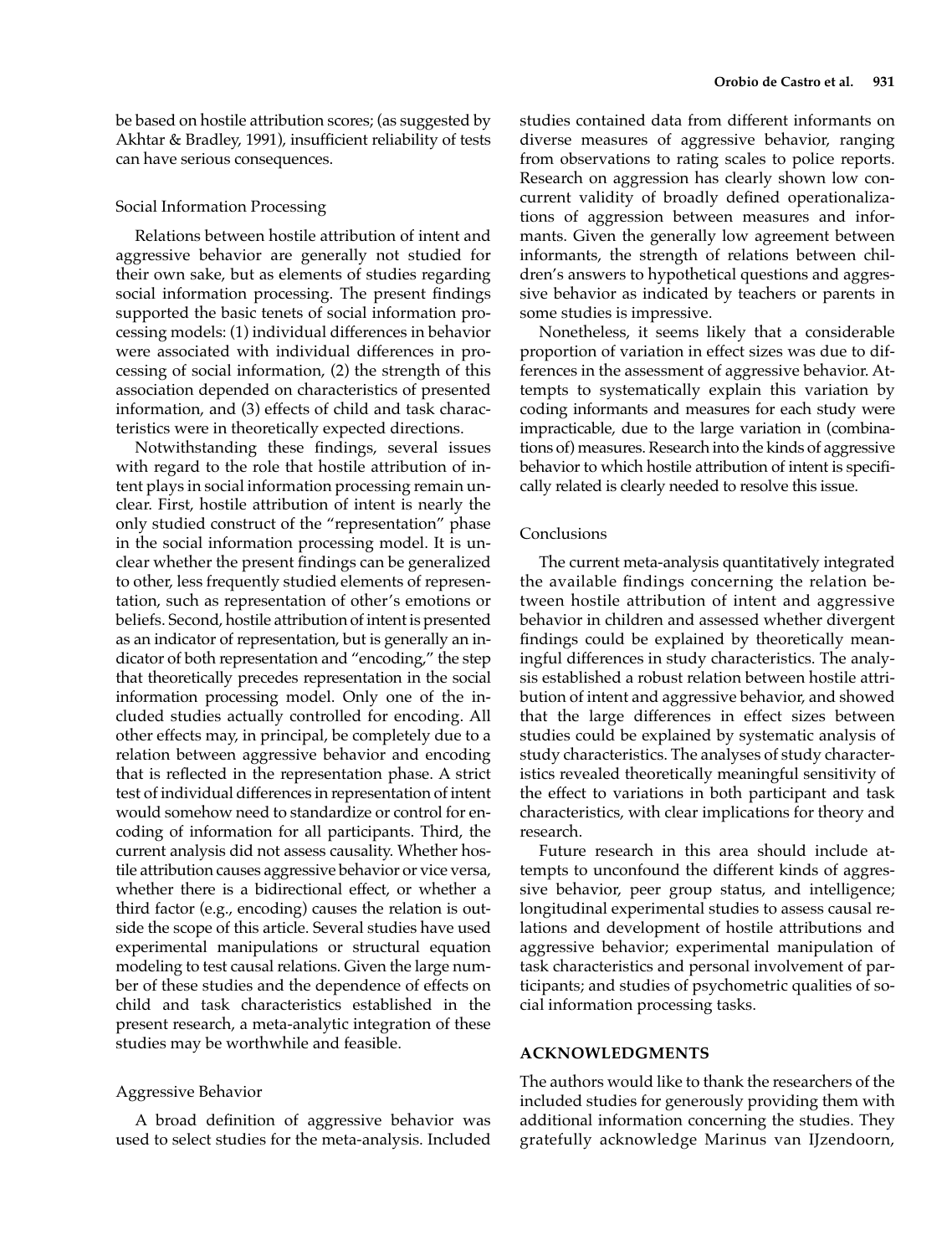John E. Lochman, Rolf Loeber, and the reviewers for their constructive advice.

# **ADDRESSES AND AFFILIATIONS**

Corresponding author: Bram Orobio de Castro, Department of Developmental Psychology, Utrecht University, Heidelberglaan 2, 3584 CS Utrecht, The Netherlands; e-mail: b.castro@fss.uu.nl. Jan W. Veerman is at the University of Nijmegen, Nijmegan, The Netherlands; Joop D. Bosch is at Free University, Amsterdam; and William Koops and Heidi J. Monshouwer are also at Utrecht University.

# **REFERENCES**

References marked with an asterisk (\*) indicate studies included in the meta-analysis.

- Akhtar, N., & Bradley, E. J. (1991). Social information processing deficits of aggressive children: Present findings and implications for social skills training. *Clinical Psychology Review, 11*, 621–644.
- \*Barrett, P. M., Rapee, R. M., Dadds, M. M., & Ryan, S. M. (1996). Family enhancement of cognitive style in anxious and aggressive children. *Journal of Abnormal Child Psychology, 24*, 187–203.
- \*Bickett, L. R., Milich, R., & Brown, R. T. (1996). Attributional styles of aggressive boys and their mothers. *Journal of Abnormal Child Psychology, 24*, 457–472.
- \*Brendgren, M., Bowen, F., Rondeau, N., & Vitaro, F. (1999). Effects of friends' characteristics on children's social cognitions. *Social Development, 8*, 41–51.
- Cohen, J., & Cohen, P. (1983). *Applied multiple regression/correlation analysis for the behavioral sciences* (2nd ed.). Hillsdale, NJ: Erlbaum.
- Coie, J. D., & Dodge, K. A. (1988). Multiple sources of data on social behavior and social status in the school: A cross-age comparison. *Child Development, 59*, 815–829.
- \*Crick, N. C. (1995). Relational aggression: The role of intent attributions, feelings of distress, and provocation type. *Development and Psychopathology, 7*, 313–322.
- Crick, N. C., & Dodge, K. A. (1994). A review and reformulation of social information processing mechanisms in children's social adjustment. *Psychological Bulletin, 115*, 74–101.
- \*Crick, N. C., & Dodge, K. A. (1996). Social information processing deficits in reactive and proactive aggression. *Child Development, 67*, 993–1002.
- \*Cuperus, J. M. (1997). *Sociale probleemoplossing bij kinderen met gedragsstoornissen* [Social problem solving in children with behavior disorders]. Unpublished doctoral dissertation, Utrecht University, The Netherlands.
- Dishion, T. J., French, D. C., & Patterson, G. R. (1995). The development and ecology of antisocial behavior. In D. Cicchetti & D. J. Cohen (Eds.), *Developmental psychopathology: Vol. 2. Risk, disorder, and adaptation* (pp. 421–471). New York: Wiley.
- \*Dodge, K. A. (1980). Social cognition and children's aggressive behavior. *Child Development, 51*, 162–170.
- Dodge, K. A. (1985). Attributional bias in aggressive children. In P. C. Kendall (Ed.), *Advances in cognitive-behavioral research and therapy* (pp. 73–110). Orlando, FL: Academic Press.
- Dodge, K. A. (1986). A social information processing model of social competence in children. In M. Perlmutter (Ed.), *The Minnesota Symposium on Child Psychology: Vol. 18.* Cognitive perspectives on children's social and behavioral development (pp. 77–125). Hillsdale, NJ: Erlbaum.
- Dodge, K. A. (1991). The structure and function of reactive and proactive aggression. In D. Pepler & K. H. Rubin (Eds.), *The development and treatment of childhood aggression* (pp. 201–218). Hillsdale, NJ: Erlbaum.
- Dodge, K. A. (1993). Social-cognitive mechanisms in the development of conduct disorder and depression. *Annual Review of Psychology, 44*, 559–584.
- Dodge, K. A. (1999). *A biopsychosocial model of the development of chronic conduct problems in adolescence.* Manuscript in preparation.
- \*Dodge, K. A., & Coie, J. D. (1987). Social information processing factors in reactive and proactive aggression in children's peer groups. *Journal of Personality and Social Psychology, 53*, 1146–1158.
- \*Dodge, K. A., & Frame, C. L. (1982). Social cognitive biases and deficits in aggressive boys. *Child Development, 53*, 620–635.
- \*Dodge, K. A., Lochman, J. E., Harnish, J. D., Bates, J. E., & Pettit, G. S. (1997). Reactive and proactive aggression in school children and psychiatrically impaired chronically assaultive youth. *Journal of Abnormal Psychology, 106*, 37– 51.
- \*Dodge, K. A., McClaskey, C. L., & Feldman, E. (1985). Situational approach to the assessment of social competence in children. *Journal of Consulting and Clinical Psychology, 53*, 344–353.
- Dodge, K. A., & Newman, J. P. (1981). Biased decision-making processes in aggressive boys. *Journal of Abnormal Psychology, 90*, 375–379.
- Dodge, K. A., Pettit, G. S., Bates, J. E., & Valente, E. (1995). Social information processing patterns partially mediate the effect of early physical abuse on later conduct problems. *Journal of Abnormal Psychology, 104*, 632–643.
- \*Dodge, K. A., Pettit, G. S., McClaskey, C. L., & Brown, M. M. (1986). Social competence in children. *Monographs of the Society for Research in Child Development, 51*(2, Serial No. 213).
- \*Dodge, K. A., & Price, J. M. (1994). On the relation between social information processing and socially competent behavior in early school-aged children. *Child Development, 65*, 1385–1397.
- \*Dodge, K. A., & Somberg, D. R. (1987). Hostile attributional biases among aggressive boys are exacerbated under conditions of threats to the self. *Child Development, 58*, 213–224.
- \*Dodge, K. A., & Tomlin, A. M. (1987). Utilization of selfschemas as a mechanism of interpretational bias in aggressive children. *Social Cognition, 5*, 280–300.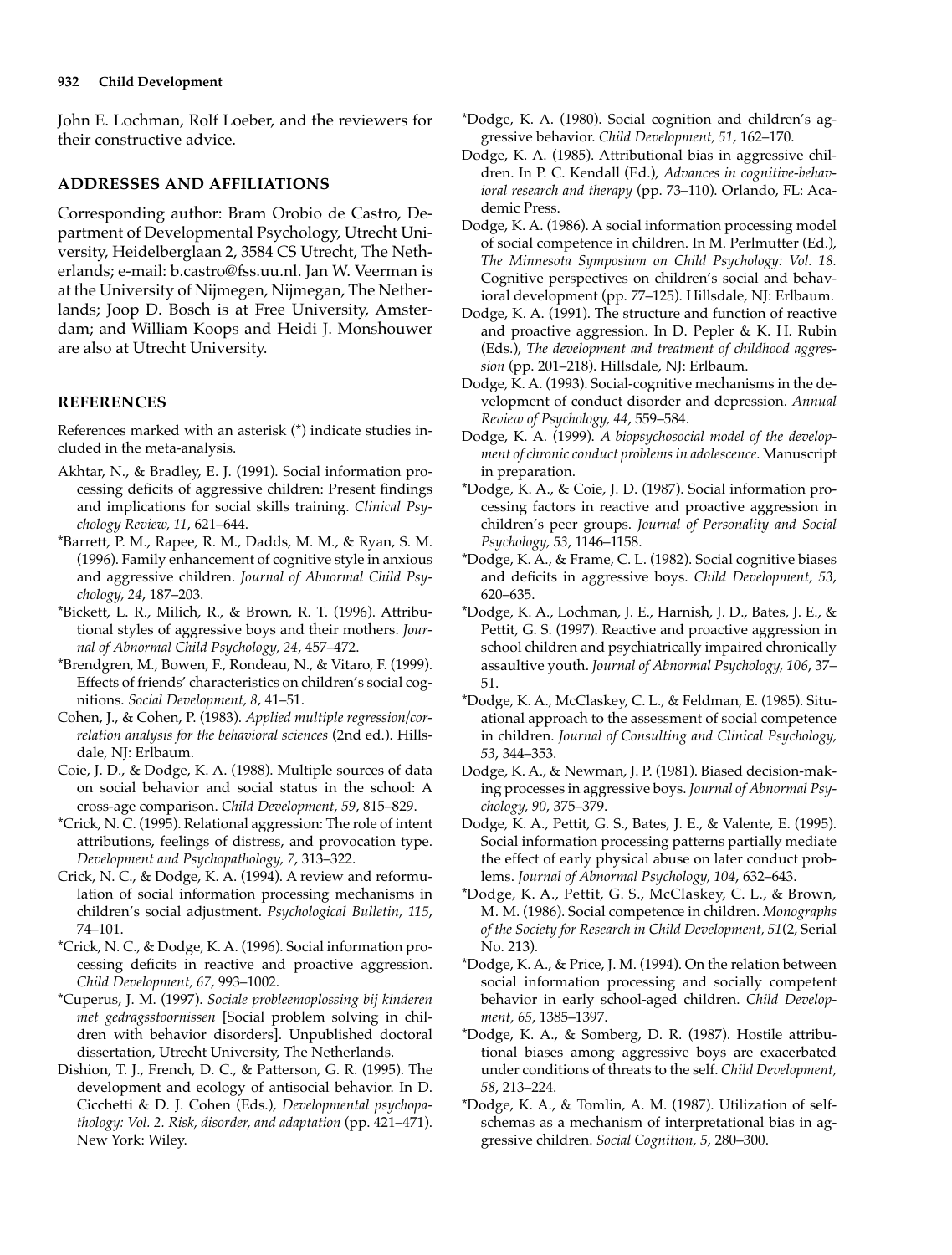- \*Erdley, C. A., & Asher, S. R. (1996). Children's social goals and self-efficacy perceptions as influences on their responses to ambiguous provocation. *Child Development, 67*, 1329–1344.
- \*Feshbach, L. E. (1989). Aggression-conduct problems, attention-deficits hyperactivity, play, and social cognition in four-year-old boys. Unpublished doctoral dissertation, University of Washington, Seattle.
- Garbarino, J. (1998, July). *Making sense of "senseless" youth violence.* Paper presented at the XVth biennial meeting of the International Society for the Study of Behavioral Development, Berne, Switzerland.
- \*Gibbins, C., & Craig, W. (1997, April). *Mapping the path to aggression: Validation of a social-cognitive model of childhood aggression.* Poster presented at the biennial meeting of the Society for Research in Child Development, Washington, DC.
- Gomez, R., & Hazeldine, P. (1996). Social information processing in mild mentally retarded children. *Research in Developmental Disabilities, 17*, 217–227.
- \*Graham, S., & Hudley, C. (1994). Attributions of aggressive and nonagressive African-American male early adolescents: A study of construct accessibility. *Developmental Psychology, 30*, 365–373.
- \*Graham, S., Hudley, C., & Williams, E. (1992). Attributional and emotional determinants of aggression among African-American and Latino young adolescents. *Developmental Psychology, 28*, 731–740.
- \*Guerra, N. G., & Slaby, R. G. (1989). Evaluative factors in social problem solving by aggressive boys. *Journal of Abnormal Child Psychology, 17*, 277–289.
- \*Hart, M. T. (1993). *Social-cognitive processing in aggressive/ withdrawn, aggressive/nonwithdrawn, and nondeviant children.* Unpublished doctoral dissertation, Texas A&M University, College Station.
- Hubbard, J. A., Parker, E. H., Ramsden, S. R., & Smithmyer, C. M. (1998, July). *Anger regulation processes in children's peer interaction.* Paper presented at the XVth biennial meeting of the International Society for the Study of Behavioral Development, Berne, Switzerland.
- \*Hudley, C., & Graham, S. (1993). An attributional intervention to reduce peer-directed aggression among African-American boys. *Child Development, 64*, 124–138.
- Huesmann, P. L., Eron, L. D., Lefkowitz, M. M., & Walder, L. O. (1984). The stability of aggression over time and generations. *Developmental Psychology, 20*, 1120–1134.
- \*Hyatt, L. F. (1998). *Moderating influences on the attributional bias towards hostile orientation in aggressive boys.* Unpublished doctoral dissertation, Hofstra University, Hempstead, NY.
- \*Katsurada, E. (1995). *Preschoolers' hostile attribution, aggressive behavior, and relationships with their mothers' attributional style, parenting behavior, and affect.* Unpublished doctoral dissertation, Oregon State University, Corvallis.
- Kirsh, S. J. (1998). Seeing the world through mortal kombatcolored glasses: Violent video games and the development of a short-term hostile attribution bias. *Childhood, 5*, 177–184.

Lochman, J. E. (1987). Self- and peer perceptions and attri-

butional biases of aggressive and nonaggressive boys in dyadic interactions. *Journal of Consulting and Clinical Psychology, 55*, 404–410.

- \*Lochman, J. E., & Dodge, K. A. (1994). Social-cognitive processes of severely violent, moderately aggressive, and nonaggressive boys. *Journal of Consulting and Clinical Psychology, 62*, 366–374.
- Lochman, J. E., & Dodge, K. A. (1998). Distorted perceptions in dyadic interactions of aggressive and nonaggressive boys: Effects of prior expectations, context, and boys' age. *Development and Psychopathology, 10*, 495–512.
- Lochman, J. E., Lampron, L. B., & Rabiner, D. L. (1989). Format differences and salience effects in the social problem-solving assessment of aggressive and nonaggressive boys. *Journal of Clinical Child Psychology, 18*, 230–236.
- Lochman, J. E., & Lenhart, L. A. (1993). Anger coping intervention for aggressive children: Conceptual models and outcome effects. *Clinical Psychology Review, 13*, 785–805.
- \*Matthys, W., Cuperus, J. M., & van Engeland, H. (1999). Deficient social problem-solving in boys with ODD/CD, with ADHD, and with both disorders. *Journal of the American Academy of Child and Adolescent Psychiatry, 38*, 311–321.
- \*Milich, R., & Dodge, K. A. (1984). Social information processing in child psychiatric populations. *Journal of Abnormal Child Psychology, 12*, 471–490.
- Mullen, B. (1989). *Advanced BASIC meta-analysis.* Hillsdale, NJ: Erlbaum.
- Olthof, T. (1980). *Blame, anger, and aggression in children: A social-cognitive approach*. Unpublished doctoral dissertation, Katholieke Universiteit Nijmegen, Nijmegen, The Netherlands.
- Orobio de Castro, B. (2000). *Social information processing and emotion in antisocial boys.* Amsterdam: PI Research.
- \*Orobio de Castro, B., Veerman, J. W., Koops, W., & Bosch, J. D. (2001). *Social information processing, emotion attribution, and emotion regulation in boys with antisocial behavior problems.* Manuscript submitted for publication.
- Orwin, R. G. (1994). Evaluating coding decisions. In H. Cooper & L. V. Hedges (Eds.), *The handbook of research synthesis*. New York: Sage.
- \*Quiggle, N. L., Garber, J., Panak, W. F., & Dodge, K. A. (1992). Social information processing in aggressive and depressed children. *Child Development, 63*, 1305–1320.
- \*Sancilio, M. F., Plumert, J. M., & Hartup, W. W. (1989). Friendship and aggressiveness as determinants of conflict outcomes in middle childhood. *Developmental Psychology, 25*, 812–819.
- Steffens, H. (1999). *Kindspecifieke diagnostiek en behandeling van agressief gedrag* [Individual assessment and treatment of aggressive behavior]. Unpublished master's thesis, University of Amsterdam.
- \*Steinberg, M. S., & Dodge, K. A. (1983). Attributional bias in aggressive adolescent boys and girls. *Journal of Social and Clinical Psychology, 1*, 312–321.
- Trachtenberg, S., & Viken, R. J. (1994). Aggressive boys in the classroom: Biased attributions or shared perceptions? *Child Development, 65*, 829–835.
- \*Vlerick, P. (1994). The development of socially incompe-